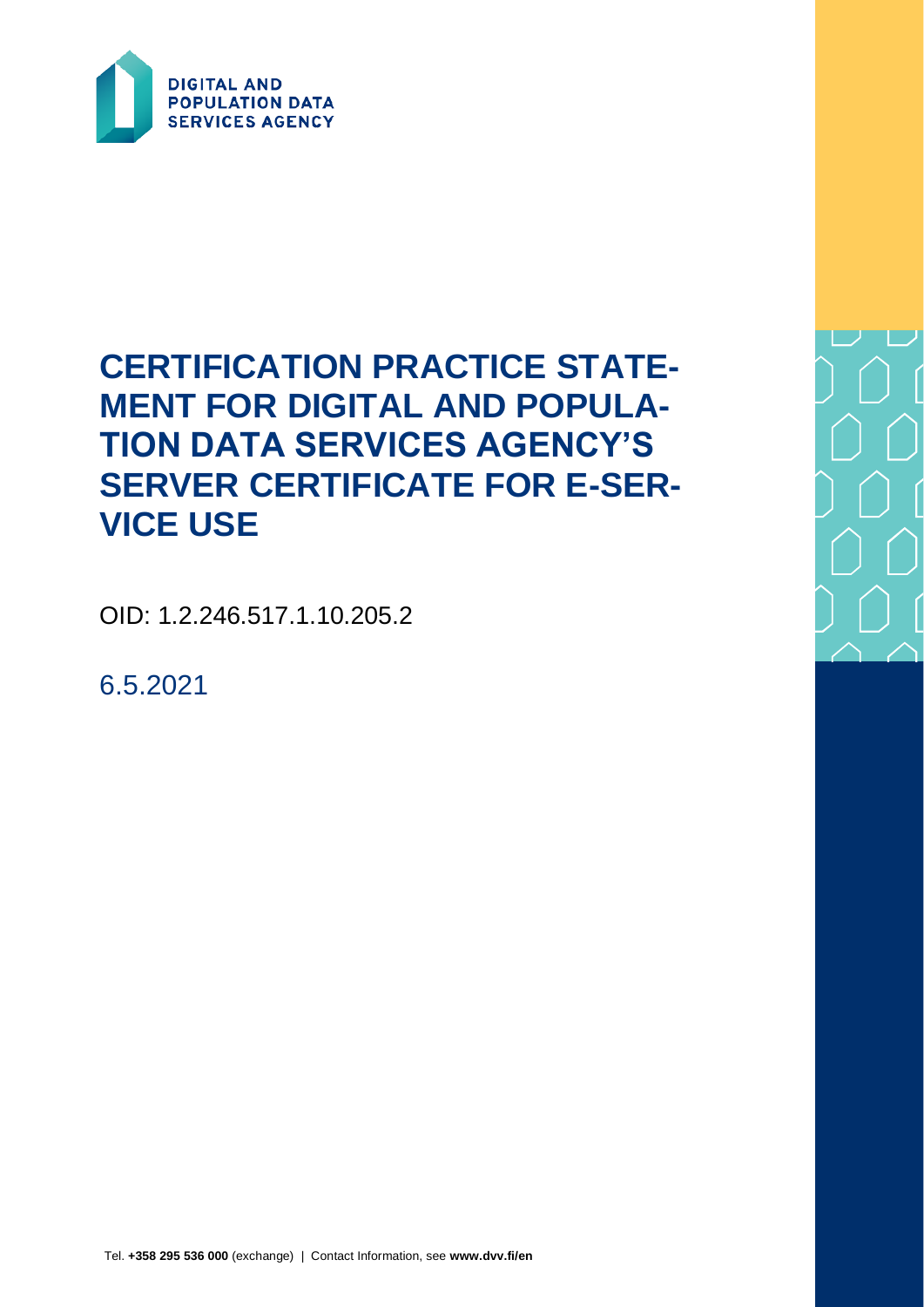

| <b>Document management</b> |                       |  |  |  |  |
|----------------------------|-----------------------|--|--|--|--|
| Owner                      |                       |  |  |  |  |
| Prepared by                | <b>Tuire Saaripuu</b> |  |  |  |  |
| Inspected by               |                       |  |  |  |  |
| Approved by                | Mikko Pitkänen        |  |  |  |  |

| <b>Version control</b> |                                                                              |             |  |  |
|------------------------|------------------------------------------------------------------------------|-------------|--|--|
| version no.            | what has been done                                                           | date/person |  |  |
| v <sub>1.0</sub>       | Approved version 1.0.                                                        | 3.5.2018    |  |  |
| V.1.1                  | <b>Updated version</b>                                                       | 18.6.2019   |  |  |
| v <sub>1.2</sub>       | Updated version, Centre name change.                                         | 1.1.2020    |  |  |
| v <sub>1.3</sub>       | Updated version, accessibility features, updated name of the act<br>661/2009 | 6.5.2021    |  |  |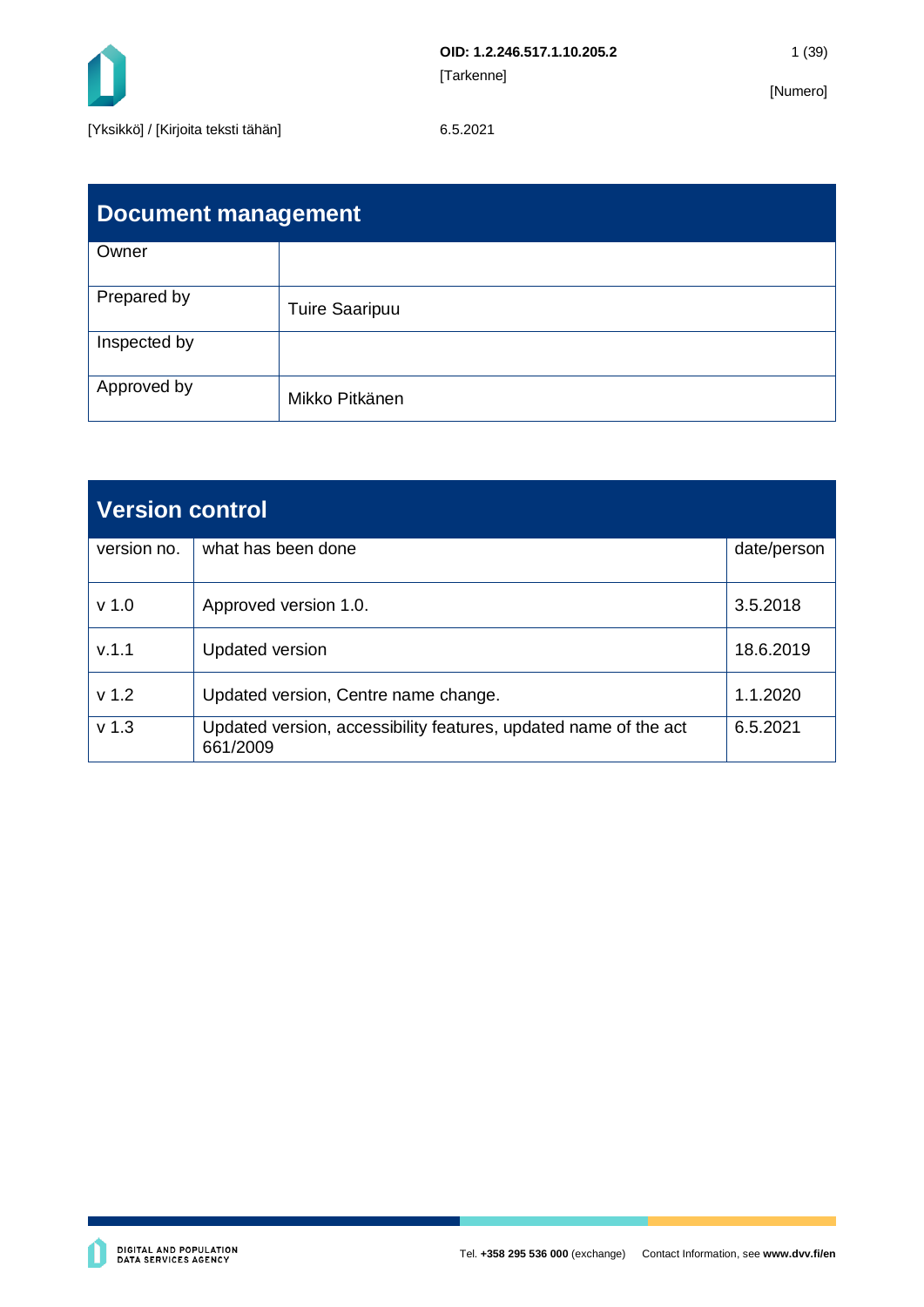

**Table of contents** 

| 1              |       |  |                                                                            |  |  |  |
|----------------|-------|--|----------------------------------------------------------------------------|--|--|--|
| $\mathbf{2}$   |       |  |                                                                            |  |  |  |
| 2.1            |       |  |                                                                            |  |  |  |
| 2.2            |       |  |                                                                            |  |  |  |
| 1 <sub>1</sub> |       |  |                                                                            |  |  |  |
| 2.             |       |  |                                                                            |  |  |  |
| 3.             |       |  |                                                                            |  |  |  |
| 4.             |       |  |                                                                            |  |  |  |
| 5.             |       |  |                                                                            |  |  |  |
| 6.             |       |  |                                                                            |  |  |  |
|                | 2.2.1 |  |                                                                            |  |  |  |
|                | 2.2.2 |  |                                                                            |  |  |  |
|                | 2.2.3 |  |                                                                            |  |  |  |
| 7.             |       |  |                                                                            |  |  |  |
|                | 2.2.4 |  |                                                                            |  |  |  |
| 2.2.5          |       |  |                                                                            |  |  |  |
|                | 2.2.6 |  |                                                                            |  |  |  |
|                | 2.2.7 |  |                                                                            |  |  |  |
| 8.             |       |  |                                                                            |  |  |  |
| 9.             |       |  |                                                                            |  |  |  |
| 10.            |       |  |                                                                            |  |  |  |
| 11.            |       |  |                                                                            |  |  |  |
| 12.            |       |  |                                                                            |  |  |  |
| 13.            |       |  |                                                                            |  |  |  |
|                |       |  | 13                                                                         |  |  |  |
|                | 2.2.9 |  |                                                                            |  |  |  |
| 14.            |       |  |                                                                            |  |  |  |
| 15.            |       |  |                                                                            |  |  |  |
| 16.            |       |  |                                                                            |  |  |  |
| 17.            |       |  |                                                                            |  |  |  |
| 18.            |       |  |                                                                            |  |  |  |
| 19.            |       |  | Requirements applicable to the operation of the certification authority 19 |  |  |  |
| 20.            |       |  |                                                                            |  |  |  |
| 21.            |       |  |                                                                            |  |  |  |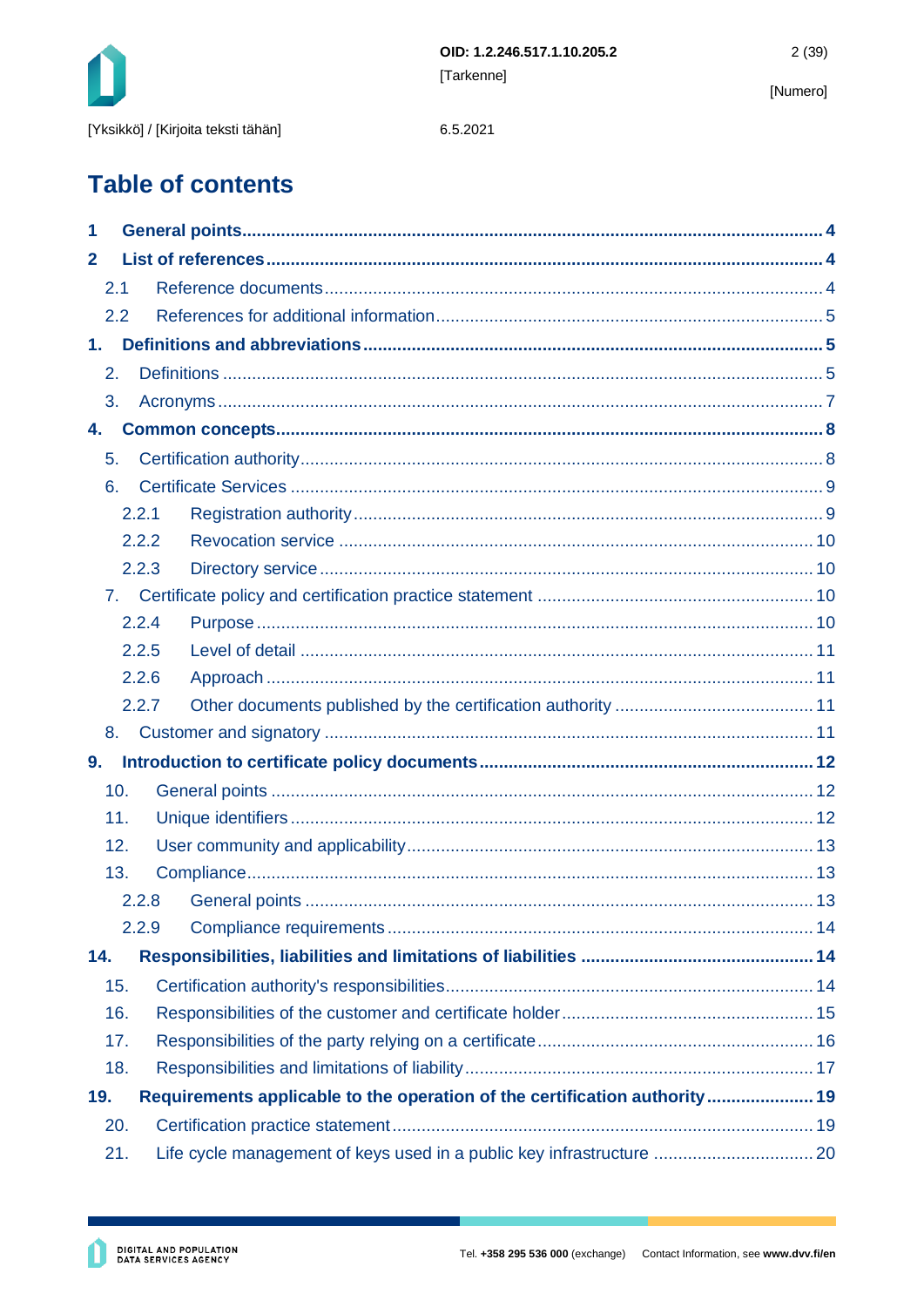

| 2.2.10 |                                                                             |  |
|--------|-----------------------------------------------------------------------------|--|
| 2.2.11 | Storage, backup and recovery of the certification authority's key  20       |  |
| 2.2.12 |                                                                             |  |
| 2.2.13 |                                                                             |  |
| 2.2.14 |                                                                             |  |
| 22.    | Life cycle management of certificates used in a public key system  22       |  |
| 2.2.15 |                                                                             |  |
| 2.2.16 | Renewing a certificate, changing the key pair and updating a certificate 24 |  |
| 2.2.17 |                                                                             |  |
| 2.2.18 |                                                                             |  |
| 2.2.19 |                                                                             |  |
| 2.2.20 |                                                                             |  |
| 23.    |                                                                             |  |
| 2.2.21 |                                                                             |  |
| 2.2.22 |                                                                             |  |
| 2.2.23 |                                                                             |  |
| 2.2.24 |                                                                             |  |
| 2.2.25 |                                                                             |  |
| 2.2.26 |                                                                             |  |
| 2.2.27 |                                                                             |  |
| 2.2.28 |                                                                             |  |
| 2.2.29 |                                                                             |  |
| 2.2.30 |                                                                             |  |
| 2.2.31 |                                                                             |  |
| 24.    |                                                                             |  |
| 25.    | Framework for the specification of other certificate policy documents 37    |  |
| 26.    |                                                                             |  |
| 27.    |                                                                             |  |
| 28.    |                                                                             |  |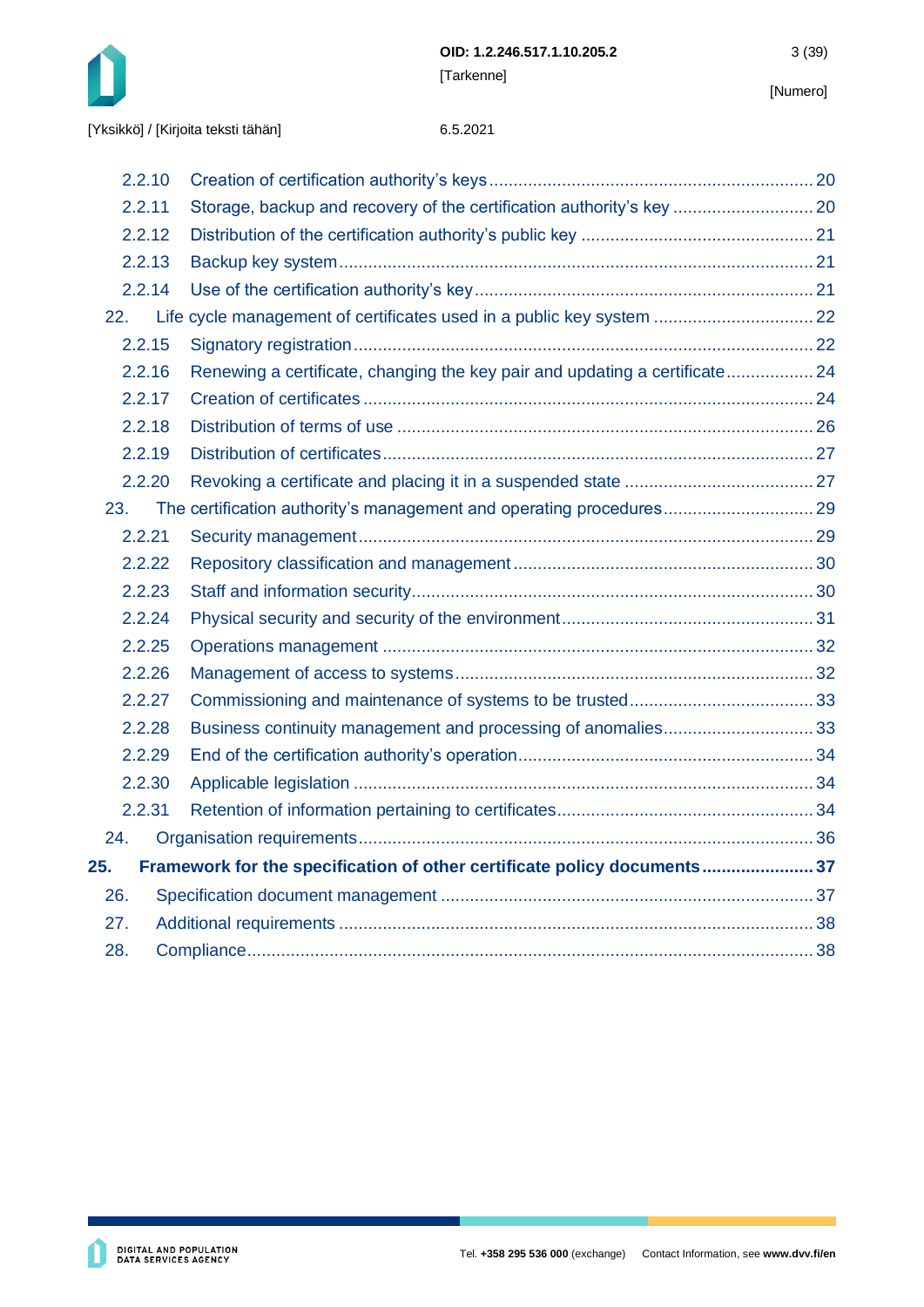

# **CERTIFICATION PRACTICE STATEMENT FOR DIGITAL AND POPULATION DATA SERVICES AGENCY'S SERVER CERTIFI-CATE FOR E-SERVICE USE**

# <span id="page-4-0"></span>**1 General points**

This document defines the prerequisites of the PKI (Public Key Infrastructure) certification activities of the Digital and Population Data Services Agency (hereinafter 'the certification authority') and the scope of application and limitations of this document. At practical level, the principles contained in this document are laid out, in addition to this certification practice statement, in other procedural guidelines supplementing this document.

This document complies with ETSI TS 102 042 v 2.4.1 (OVCP) policies regarding the service certificate.

The status and tasks of the Certification Authority have been established by the Act on the Digital and Population Data Services Agency (304/2019), previously knowns as Population Register Centre.

# <span id="page-4-1"></span>**2 List of references**

### <span id="page-4-2"></span>**2.1 Reference documents**

The certification authority's PKI has been formulated on the basis of the following statutes, standards and guidelines:

Act on Electronic Services and Communication in the Public Sector (13/2003)

The Act on the Openness of Government Activities (621/1999)

IETF RFC 3647 Internet X.509 Public Key Infrastructure: Certificate Policy and Certification Practices Framework (11/2003)

ETSI TS 102 042 V2.4.1: Electronic Signatures and Infrastructures (ESI); Policy requirements for certification authorities issuing public key certificates (2013-02)

VAHTI 5/2004: Securing the state administration's key information systems

ISO/IEC 27002: Information technology - Security techniques - Code of practice for

The following principles apply to the interpretation of this document:

1. The headings and subheadings of the certificate policy are primarily recommendations of international standards [RFC 3647] which have been translated into Finnish. When interpreting this document, the body of the text takes precedence over the headings.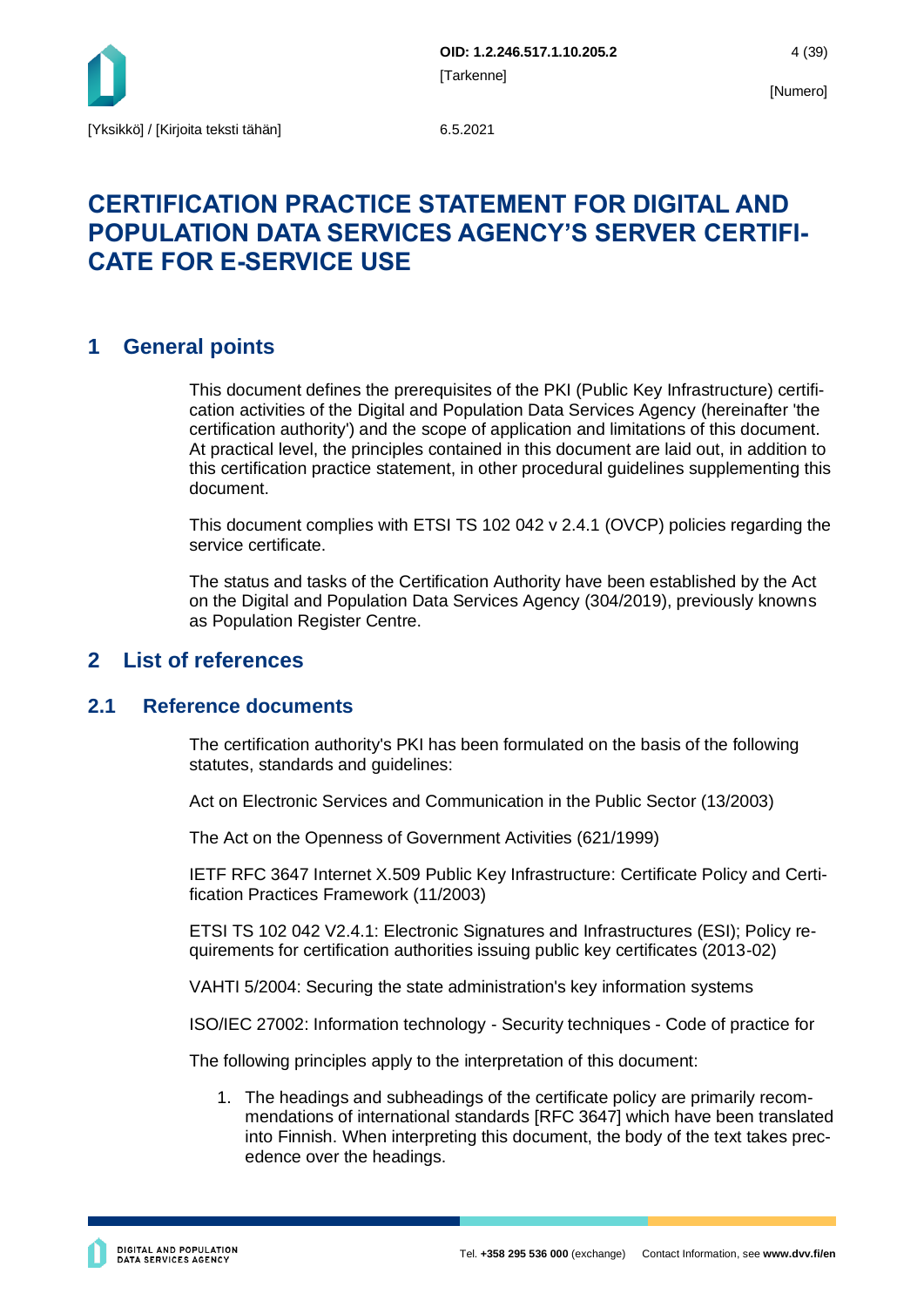

2. As a general condition, all requirements concerning the certification authority as set out in this certification practice statement must be fulfilled.

# <span id="page-5-0"></span>**2.2 References for additional information**

While the references listed below are not essential for using this document, they will provide the user with support on certain topics. In the absence of an accurate reference, the most recent version of the document should be used (including revisions).

# <span id="page-5-1"></span>**1. Definitions and abbreviations**

# <span id="page-5-2"></span>**2. Definitions**

Attribute data: data of permanent nature required to identify a professional and to verify his or her professional practice rights.

Key pair: A pair of interconnected keys, one public and one private, which are used in public key methods. The purpose of the keys is defined in the certificate. NB: See also section 4.3

Asymmetric encryption: A pair consisting of one public key and one private key is used in asymmetric encryption. A message that has been encrypted with a public key can be decrypted

Directory service: A public Internet-based service which can be used to retrieve all certificates issued by the certification authority as well as CA certificates and revocation lists.

Public key: The public component of a key pair used in asymmetric encryption in public key methods. The certification authority certifies with its electronic signature that the public key belongs to the certificate holder. The public key is part of the data content of the certificate.

Public key infrastructure: An information security infrastructure in which security services are provided by public key methods.

Public key method: An information security service, such as electronic identification of a person, which is provided using public and private keys, certificates and asymmetric encryption.

Relying party: A party that trusts the certificate data and uses the certificate for various information security services, such as electronic identification of the certificate holder and authentication of a digital signature. NB: See RFC 3647.

OCSP service: Online Certificate Status Protocol. A service for checking the real-time certificate status.

Server certificate: A service certificate used to identify a server and to generate an SSL/TLS encrypted connection between servers. For example, a certificate intended for a www server that allows the user to verify that the server can be trusted. A dataset consisting of the public key and identification data of a party using the PKI that has been created and signed by the certification authority using its private key.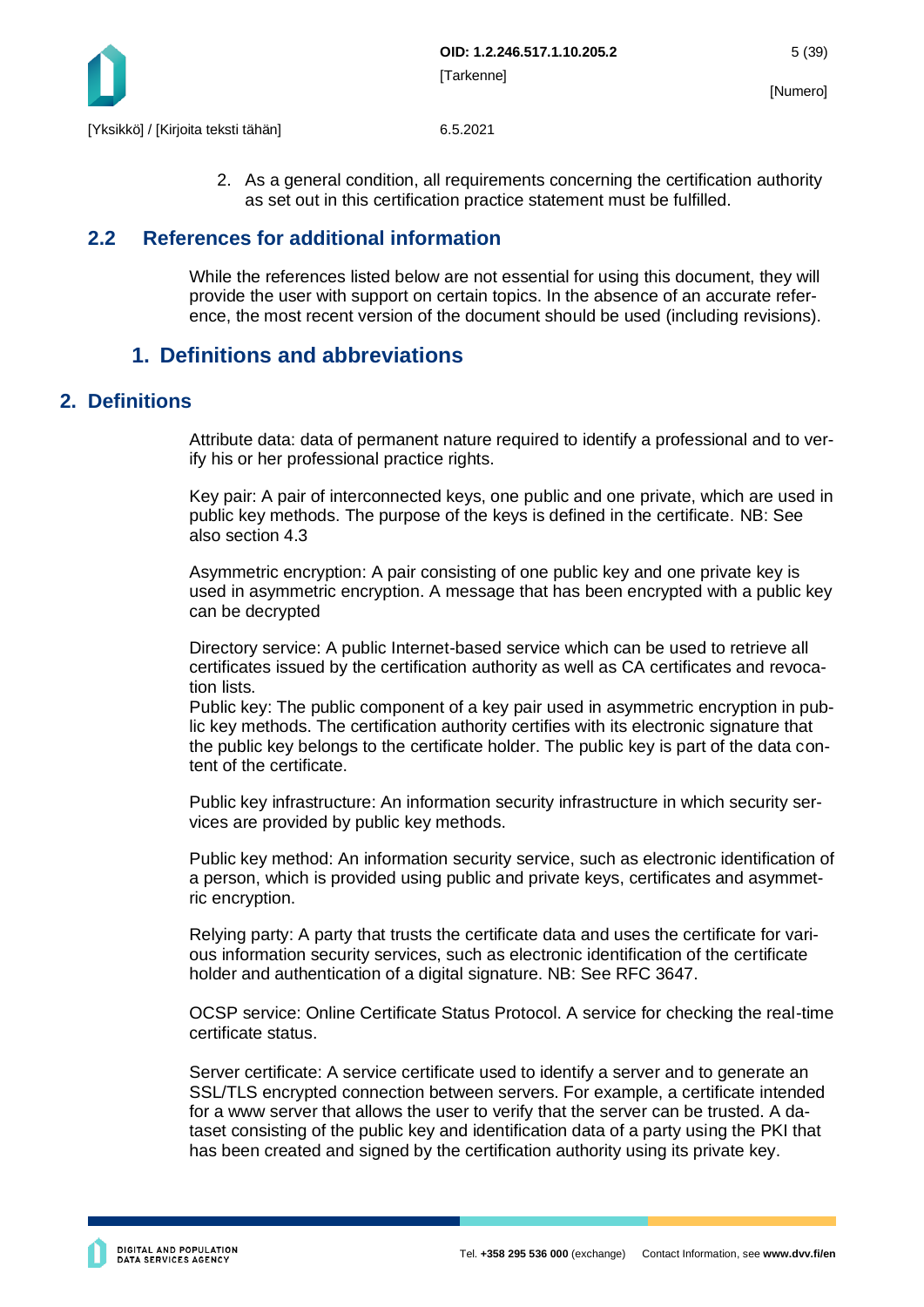

Server certificate for e-service use: A file-based certificate intended for such purposes as receiving and sending encrypted e-mails using a shared mailbox. The file contains both the certificates and the associated private and public key.

Service certificate: A term that covers both server and e-mail service certificates.

Registration authority: The registration authority identifies the certificate applicant in accordance with the certificate policy and certification practice statement on behalf of and at the responsibility of the certification authority.

RSA algorithm and RSA key: The RSA algorithm is a common public key algorithm. The private and public keys associated with a service certificate are RSA keys.

A protected user device: a device that stores the user's private key, protects the key from being compromised and performs signature or decryption functions for the user.

Revocation list (CRL): A list of certificates revoked before the end of their validity period and the revocation dates, electronically signed and published by the certification authority. The revocation list specifies the publication dates of the current and next revocation list. Revoked certificates are added to the list. NB: See ITU-T Recommendation X.509.

Revocation service: A certification authority's service that receives certificate revocation requests, revokes the certificates and communicates the fact that the certificate has been revoked to the certificate system.

An electronic signature: a PKI signature attached to an electronic message that enables the reliable authentication of the message contents and the signatory's identity.

Certificate: A digital certificate that associates the signature authentication data with the signatory and authenticates the signatory. A certificate contains an OID (object identifier) that identifies the certification practice statement in question.

Certificate system: An IT system used to create certificates, sign revocation lists and publish the lists in a directory.

PKI disclosure statement: A document that contains the main points of the certificate policy and certification practice statement.

Certificate policy: A document that describes the principles of certification and the responsibilities of the relying parties. The certificate policies published by the DPDSA are publicly available. Each certificate policy is identified by an OID.

Certificate management system: A data system consisting of certificate systems, data communications, a certificate directory, a revocation list service, an advice and revocation service, certificate management and card management.

CPS OID is part of the data content of the certificate.

Certification practice statement: A description of how the certification authority implements its certificate policy. Each certification practice statement is identified by an OID.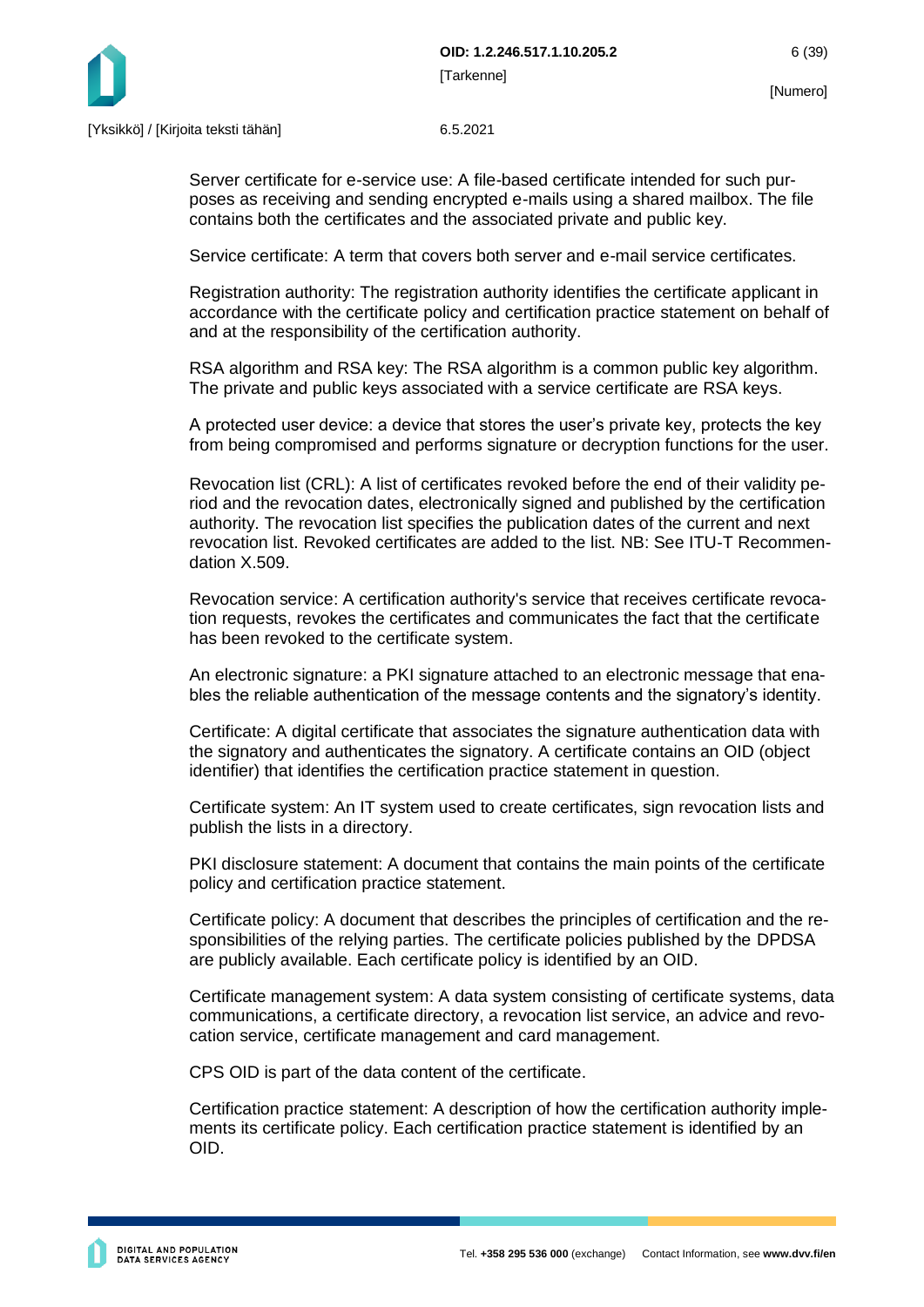

Certification authority: An organisation that issues certificates, is responsible for their creation and draws up a certificate policy that describes its operation and the associated certification practice statement. NB: See section 4.1

CA certificate: Contains the name, country and public key of the certification authority.

Certification authority's private key: The private key used by the certification authority to sign the certificates it issues and the revocation lists it publishes.

Certificate applicant: A private or public organisation or an individual that applies for a certificate and that is identified at the time of submitting the application.

Certificate holder: A private or public organisation or an individual whose data and public key are verified by the certification authority's digital signature and who holds the private key linked with the certificate in question.

Certificate usage and purpose: In this document, certificate usage refers to the use of both the certificate and the associated keys. For example, using a certificate to create an electronic signature refers to both the use of a private key for signing a document and to the use of the public key and certificate for verifying the signature.

Private key: The private component of a key pair used in asymmetric encryption in public key methods. The certificate holder's private key is stored in a safe environment to protect it from unauthorised use.

### <span id="page-7-0"></span>**3. Acronyms**

CA Certification Authority

CP Certificate Policy

CPS Certification Practise Statement

CRL Certificate Revocation List

CSP Certification Service Provider

FINEID Finnish Electronic Identification

HSM Hardware Security Module

HTTP Hypertext Transfer Protocol

ISO 27001, ISO/IEC 27001

LDAP Lightweight Directory Access Protocol

OID Object Identifier

OVCP Organizational Validation Certificates Policy

PDS PKI Disclosure Statement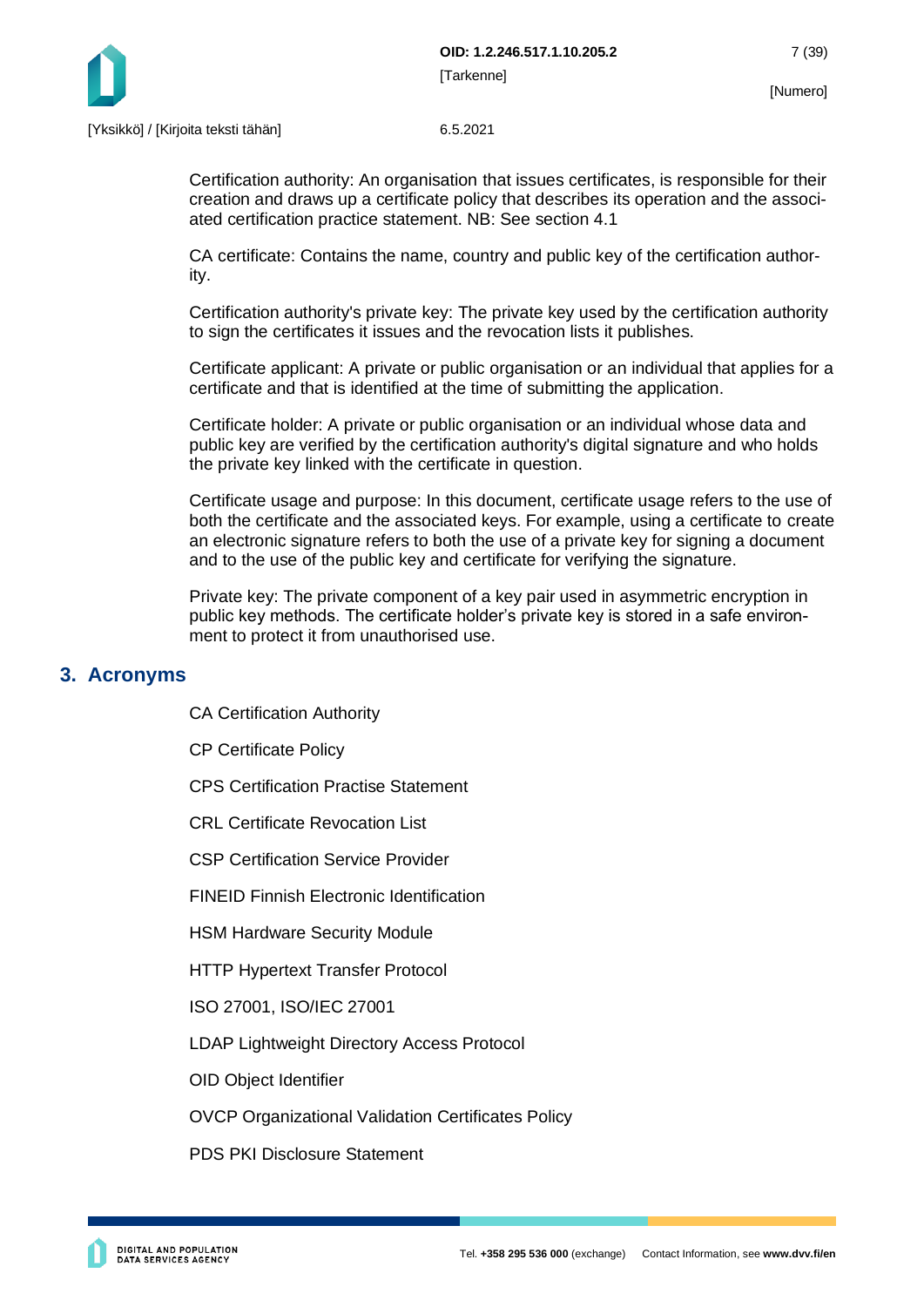

PKI Public Key Infrastructure

RSA Rivest, Shamir, Adleman, a public key algorithm, an asymmetric algorithm

SSL Secure Socket Layer

TLS Transport Layer Security

DPDSA Digital and Population Data Services Agency

# <span id="page-8-0"></span>**4. Common concepts**

# <span id="page-8-1"></span>**5. Certification authority**

A certification authority is a party that issues and creates certificates trusted by the certificate service users (customers and parties relying on the certificate). The certification authority has overall responsibility for the provision of the certificate services defined in section 4.2. The certification authority is identified in the certificate as the issuer of the certificate, and its public key is used to sign qualified certificates.

The certification authority may use third parties in its provision of certificate services to provide parts of the service. However, the certification authority will always carry the overall responsibility and ensure that the procedural requirements set forth in this document are met. The certification authority may, for example, outsource all components of the service, including the certificate creation service. However, the key used for signing the certificates will be defined as belonging to the certification authority, and the certification authority retains overall responsibility for meeting the requirements specified in this document and the responsibility for granting certificates to be granted to the public.

The certification authority meets the following terms and conditions:

- The certification authority agrees to adhere to the terms and conditions set out in the certificate policy.
- The certification authority prepares a certificate practice statement and other procedural instructions that complement the certificate policy.
- The certification authority maintains adequate financial resources in order to secure the operations referred to in this certificate policy. The certification authority is responsible for the certificate activities and the associated risks and requires the certificate system suppliers to take appropriate risk management measures in order to safeguard against risks related to the activities.
- The certification authority maintains a register of its approved registration authorities.
- The certification authority makes decisions on cross-certification in cooperation with other certification authorities.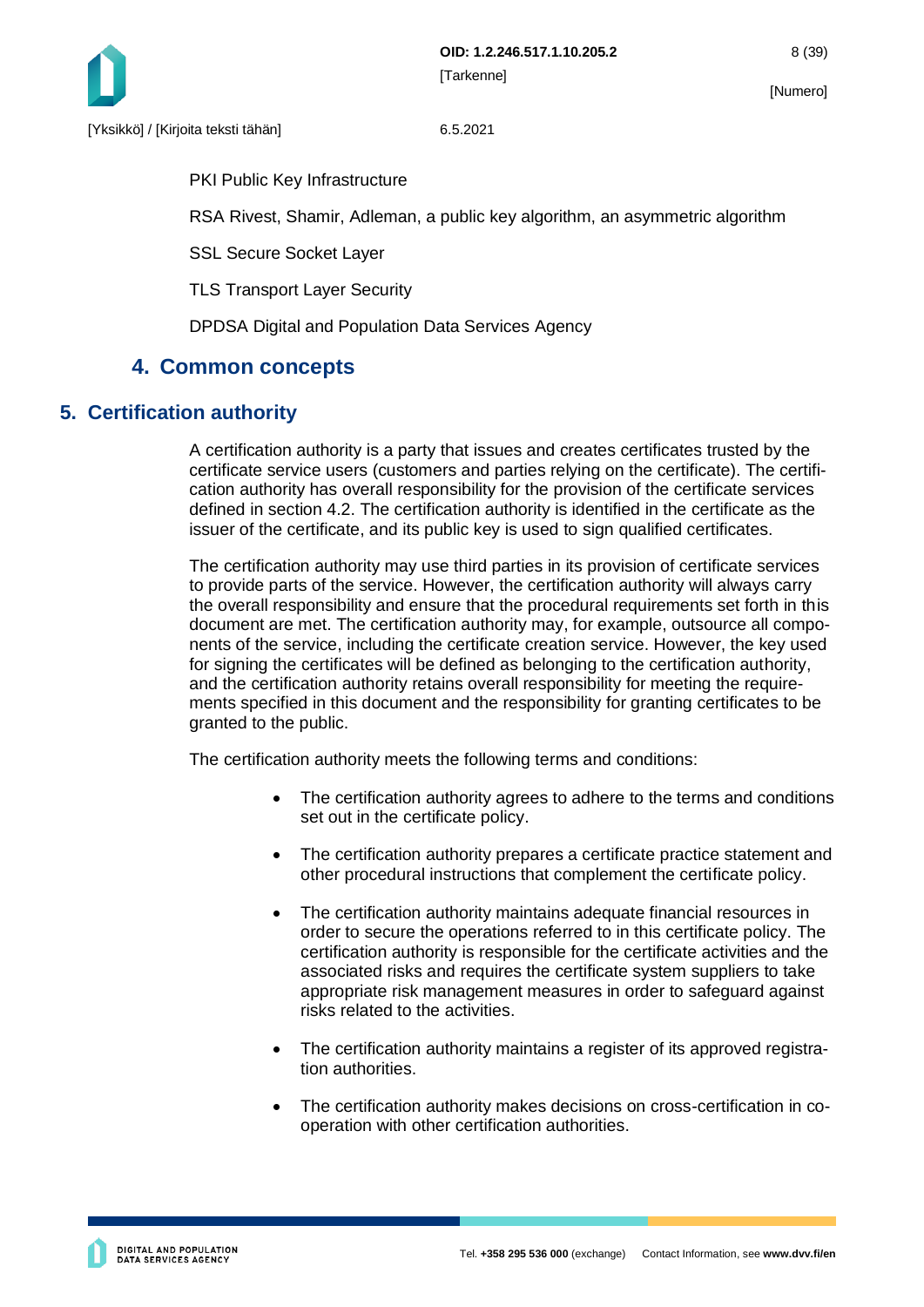

• The certification authority is responsible for the life cycle of key pairs created by it (generation, storage, backups, publishing and disposal) and for publishing the revocation lists.

The certification authority agrees to:

1. offer the certificate, directory and revocation services specified in the certificate policy;

2. provide the management and monitoring functions described in sections 4–6 of this certification practice statement;

3. reliably identify certificate applicants;

4. issue certificates in accordance with this certification practice statement;

5. comply with valid acts and decrees as well as any regulations and guidelines issued by virtue of them, and support the rights of certificate users and relying parties;

6. ensure that sufficient independent auditing is performed in accordance with the certification practice statement;

7. ensure the functioning of the certification authority; and

8. comply with all terms and conditions in the certificate policy and this certification practice statement.

The certification authority may, at its discretion, offer additional functions or services related to the certificate system.

The certification authority is responsible for ensuring that information contained in the certificate is in accordance with this certification policy statement.

# <span id="page-9-0"></span>**6. Certificate Services**

#### <span id="page-9-1"></span>**2.2.1 Registration authority**

Registration authorities who operate under this certificate policy must meet the following terms and conditions:

- The registration authority agrees to comply with the requirements set out in this certification practice statement.
- The registration authority must be approved and registered by the certification authority.
- The registration authority is responsible for the identification of certificate applicants.

• The registration authority is responsible for the trustworthiness of the registration point personnel. The registration authority obtains background checks on recruited personnel as required by the certification authority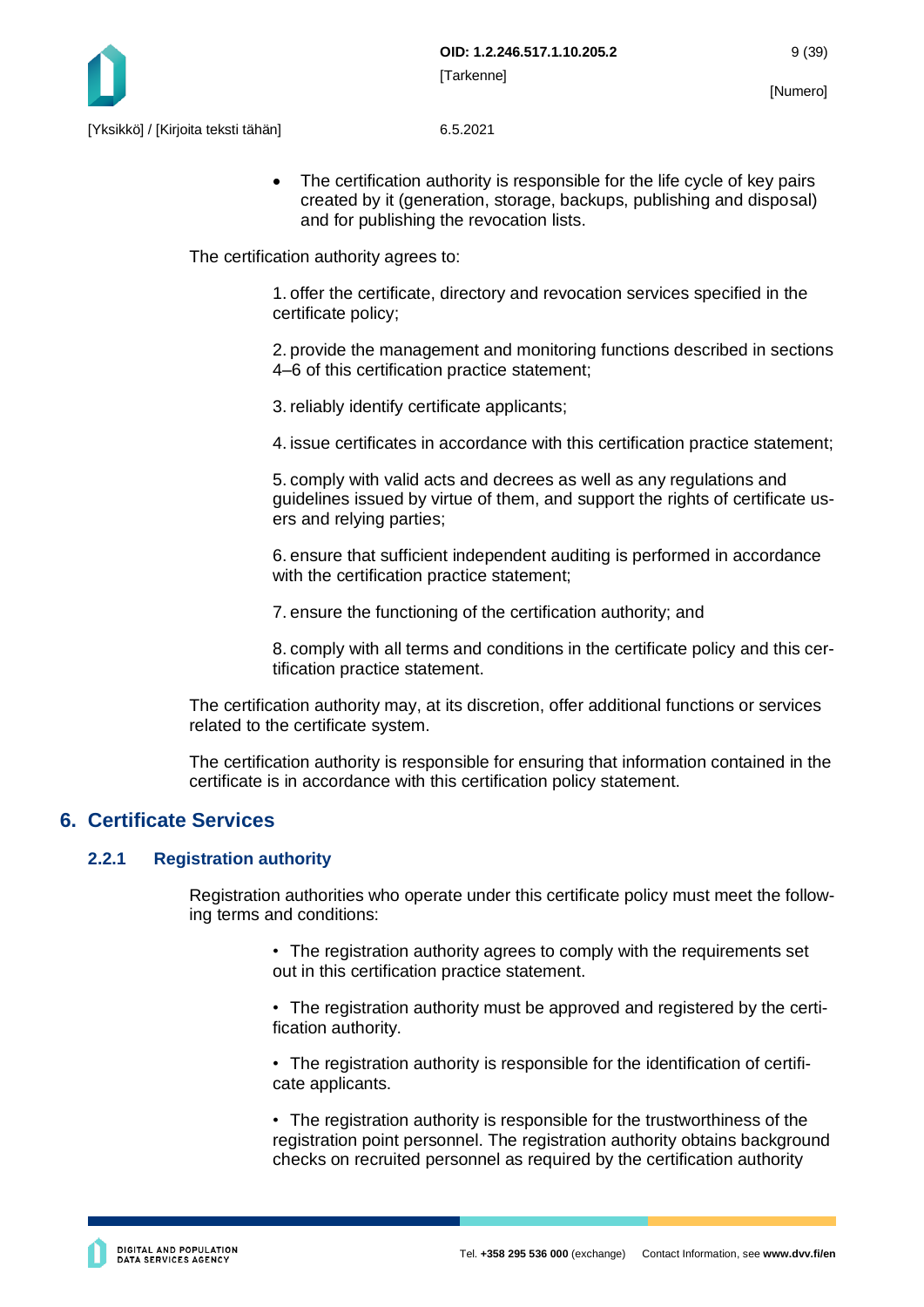

and ensures the trustworthiness of its personnel at all times. The certification authority approves the registration point personnel on the basis of background checks obtained by the registration authority.

A registration authority operating under this certificate policy must agree to:

1. comply with valid legislation as well as the regulations and guidelines issued by virtue of it;

2. provide the management and monitoring functions specified in sections 4–6 of this certification practice statement;

3. complete an identification procedure on certificate applicants as described in Chapters 4–6 of this certification practice statement and the certificate policy as well as submit the applicant's data to the certification authority for the purpose of creating the certificate;

4. perform the agreed assignments and support the rights of certificate users and relying parties; and

5. comply with all terms and conditions related to the registration service in the certificate policy and this certification practice statement.

The registration authority may offer additional functions or services approved by the certification authority. The registration authority is responsible for all registration services provided by it. The registration authority for the service certificate is the Digital and Population Data Services Agency.

#### <span id="page-10-0"></span>**2.2.2 Revocation service**

The certificate revocation service revokes service certificates that the certificate holder or the certification authority wishes to revoke before their stipulated expiry date. Revoked service certificates are added to the revocation list. Reasons for revoking service certificates may include knowing or suspecting that the certificate holder's private key has been compromised.

#### <span id="page-10-1"></span>**2.2.3 Directory service**

The directory service is a public Internet-based service which can be used to retrieve all service certificates issued by the certification authority as well as CA certificates and revocation lists. The directory service is available at ldap://ldap.fineid.fi.

### <span id="page-10-2"></span>**7. Certificate policy and certification practice statement**

#### <span id="page-10-3"></span>**2.2.4 Purpose**

A certificate policy is a document drawn up by a certification authority (CA) which describes the practices and principles used in certification. The certification practice statement is a more detailed description of the certification authority's activities than a certificate policy.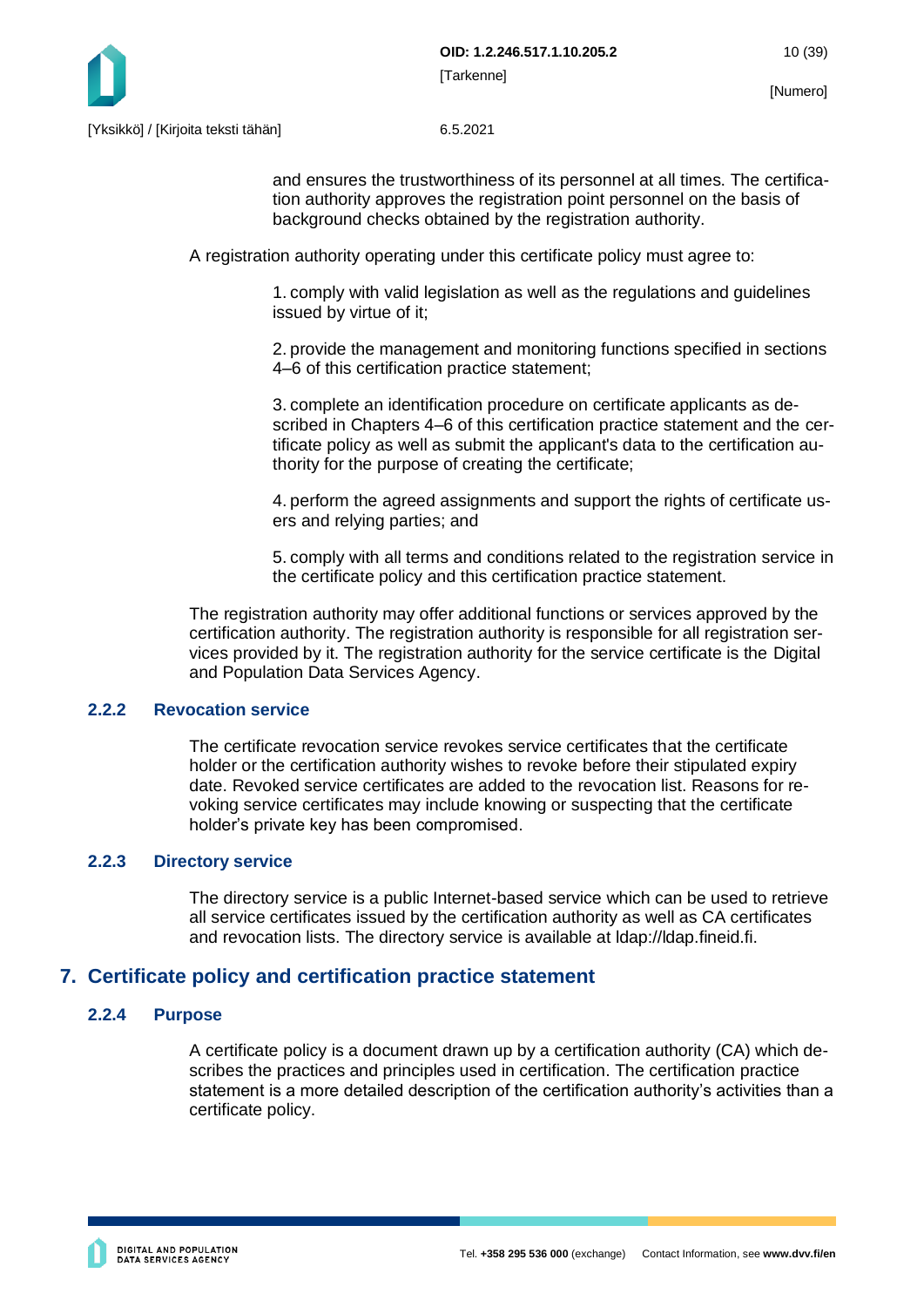

#### <span id="page-11-0"></span>**2.2.5 Level of detail**

The certification practice statement describes in more detail than the certificate policy the practices the certification authority follows in issuing certificates and other administration. It specifies how a certain certification authority meets the technical, organisational and procedural requirements specified in the certificate policy.

#### <span id="page-11-1"></span>**2.2.6 Approach**

The approaches of the certificate policy and the certification practice statement are completely different. A certificate policy is formulated independently of the details in a certain certification authority's operating environment. A certification practice statement, on the other hand, is specifically prepared to match the certification authority's organisation structure, operating methods, facilities and ICT environment. The certificate policy may be defined by a certificate service user, while the certification practice statement is always specified by the certificate provider.

#### <span id="page-11-2"></span>**2.2.7 Other documents published by the certification authority**

In addition to the certificate policy and certification practice statement, the certification authority may publish other documents pertaining to its certification activities. Such terms and conditions of use may contain many types of commercial terms or, among other things, be associated with a certain PKI. Even if the customer is not necessarily informed of these terms, they may still become applicable.

The PKI disclosure statement is part of the certification authority's terms of use related to the functionality of the public key system. The certification authority should make the PKI disclosure statement available for both the customers and the relying parties.

### <span id="page-11-3"></span>**8. Customer and signatory**

A "customer" refers to a party that applies to the certification authority for certificates and that has a contractual relationship with the certification authority (a public or private organisation or an individual). A "signatory" refers to the party to which the certificate was issued (a public or a private organisation or an individual). The customer is responsible for the use of a private key associated with a certificate based on a public key. The signatory, on the other hand, is a person who can be authenticated using a private key and who controls the private key's use.

When certificates are issued to individuals for their private use, the same person may be both a customer and a signatory. In other cases, as when certificates are issued for employees, the customer and the signatory are different parties. For example, an employer may be the customer, while an employee is the signatory.

These two concepts are used in this document to make this distinction whenever necessary. In all cases, however, the difference is not quite clear.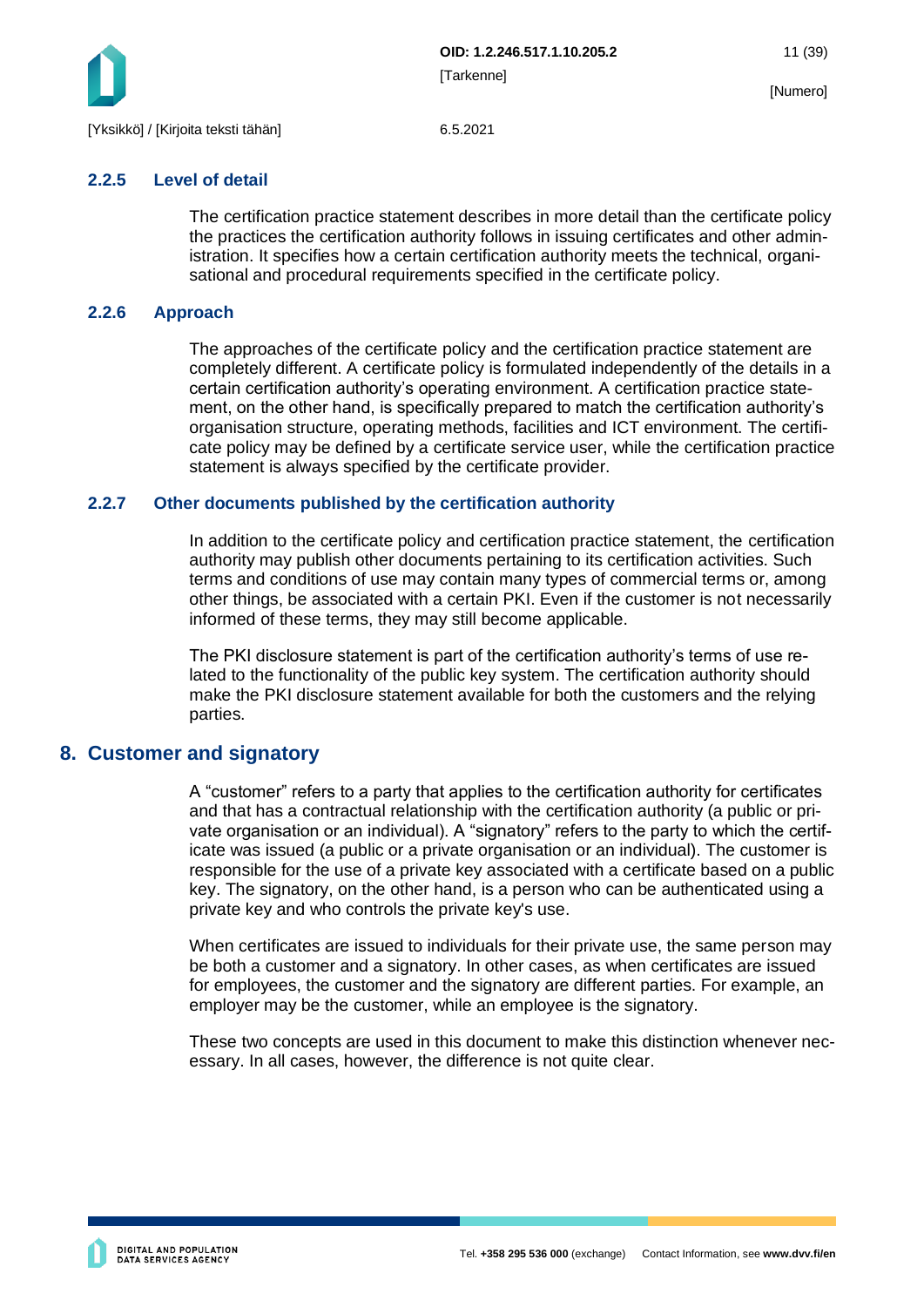

# <span id="page-12-0"></span>**9. Introduction to certificate policy documents**

# <span id="page-12-1"></span>**10. General points**

A certificate policy is a document drawn up by a certification authority (CA) which describes the practices and principles used in certification. The certification practice statement is a more detailed description of the certification authority's activities than a certificate policy.

The certification practice statement is applied to the Digital and Population Data Services Agency's service certificates. The server certificate is a certificate granted by the Digital and Population Data Services Agency used to authenticate a service provider's service or server. This service provider may be a public or private organisation or an individual.

A certificate is a dataset that, in connection with authentication or encryption, links the authentication data to the certificate holder and authenticates the service certificate holder. The certificate data are signed electronically by the certification authority's private key. Certificates referred to in this certification practice statement are based on a public key infrastructure (PKI). The server certificate for e-service use is a file-based certificate intended for encrypting e-mails and creating signatures delivered in PKCS #12 file format.

Server certificates can be used to authenticate both public administration and private sector services. The server certificate allows the service user to verify the authenticity of the service provider.

The Digital and Population Data Services Agency's certification practice statement has a unique object identifier (OID).

The certification authority's activities include the provision of certificate, directory and revocation services as well as registration. For a more detailed description of these activities, see section 4.2.

# <span id="page-12-2"></span>**11. Unique identifiers**

A certificate contains two unique identifiers (OIDs). One of them indicates the ETSI TS 102 042 Certificate Policy that the certificate complies with, and the other identifies the certification practice statement.

A certificate policy is defined by a unique identifier issued by the DPDSA.

These unique identifies are:

The OID of the ETSI TS 102 042 policy to be complied with (OVCP): 0.4.0.2042.1.7 [itu-t(0), identified-organization(4), etsi(0), other-certificate-policies(2042), policy-identifiers(1), ovcp (7)]

The DPDSA's server certificate for e-service use, certification practice statement OID:1.2.246.517.1.10.205.2.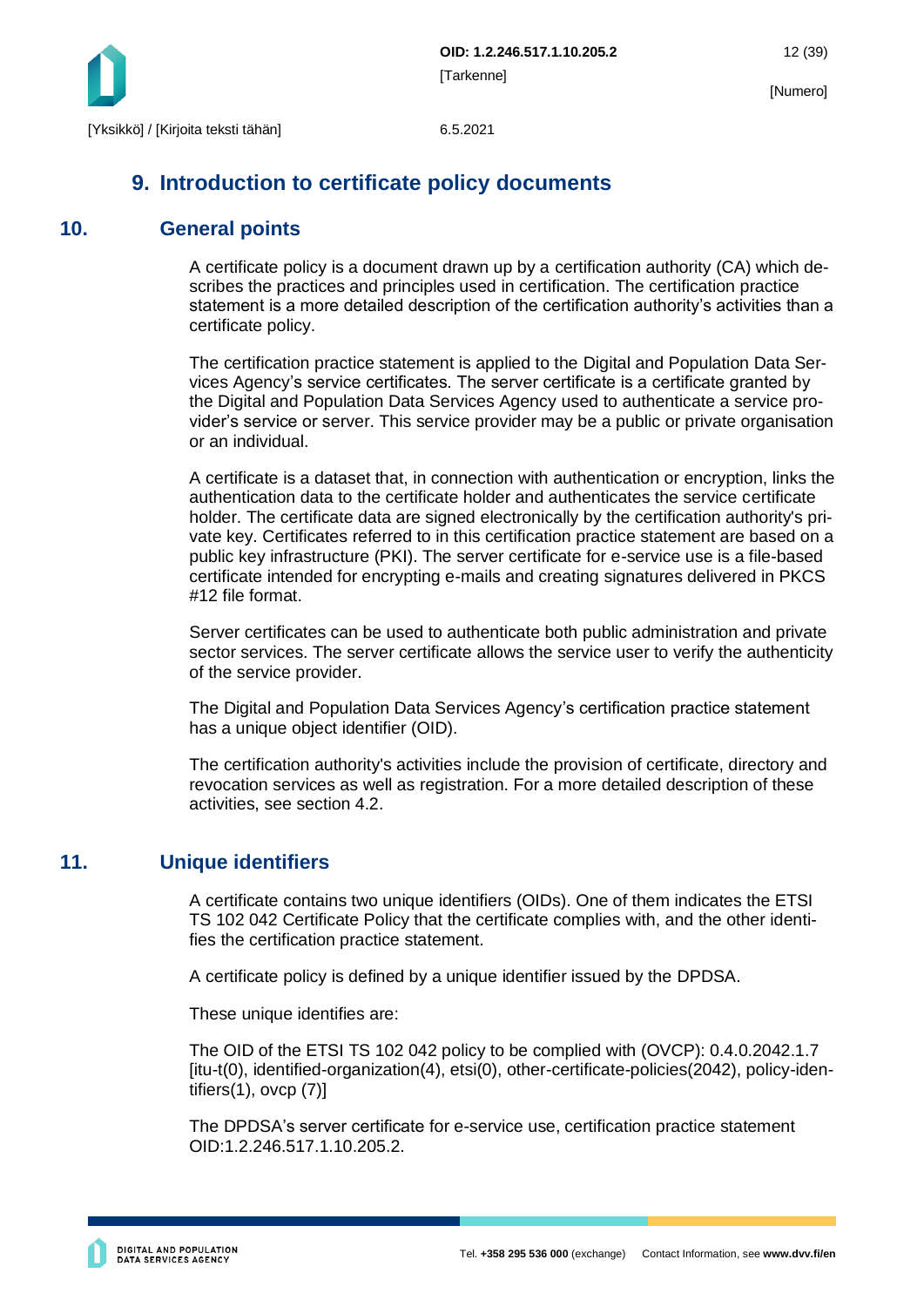

OID for the DPDSA service certificate's certificate policy: 1.2.246.517.01.10.205.

For the certificate policy, its PKI disclosure statement and the certification practice statements, visit www.fineid.fi.

# <span id="page-13-0"></span>**12. User community and applicability**

The purposes of using server certificates for e-service use referred to in this certification practice statement are: signing and encrypting e-mail messages and receiving encrypted e-mails (email Protection). The certificate can be used without limitation according to its purpose in administrative applications and services and those provided by private organisations or individuals.

The certificate policy and certification practice statement contain requirements concerning the obligations of the certification authority, registration authority, certificate holder and relying party as well as matters related to legislation and dispute resolution.

# <span id="page-13-1"></span>**13. Compliance**

#### <span id="page-13-2"></span>**2.2.8 General points**

The certification authority provides certificate services on the terms and conditions set out in the certification practice statement document and assumes responsibility for their functioning. The certification authority is responsible for the functioning of the certificate system as a whole, including on behalf of any registration authorities and technical suppliers it may use. This certification practice statement was registered by the Digital and Population Data Services Agency. The certificate policy documents are published at www.fineid.fi, where they can be accessed by anyone. The certification authority's operation is audited every year and whenever significant modifications have been made in the system. Certificate audit reports are available on request.

#### *Information security audit*

The DPDSA carries out information security audits on the facilities, equipment and operations of its technical suppliers as appropriate.

The Digital and Population Data Services Agency's information security audits are carried out by a third-party auditor who is independent of the certification authority.

When the Digital and Population Data Services Agency is carrying out the audit, the objects of the audit are determined in accordance with the information security standard ISO 27001, the Digital and Population Data Services Agency's information security policy or the technical terms of delivery. Audited information security properties include confidentiality, integrity and availability.

In the audit, the certificate policy, the certification practice statement, the application instructions and their compatibility with ETSI TS 102 042 standard are compared regarding the entire certificate organisation and system.

*Measures resulting from deviations*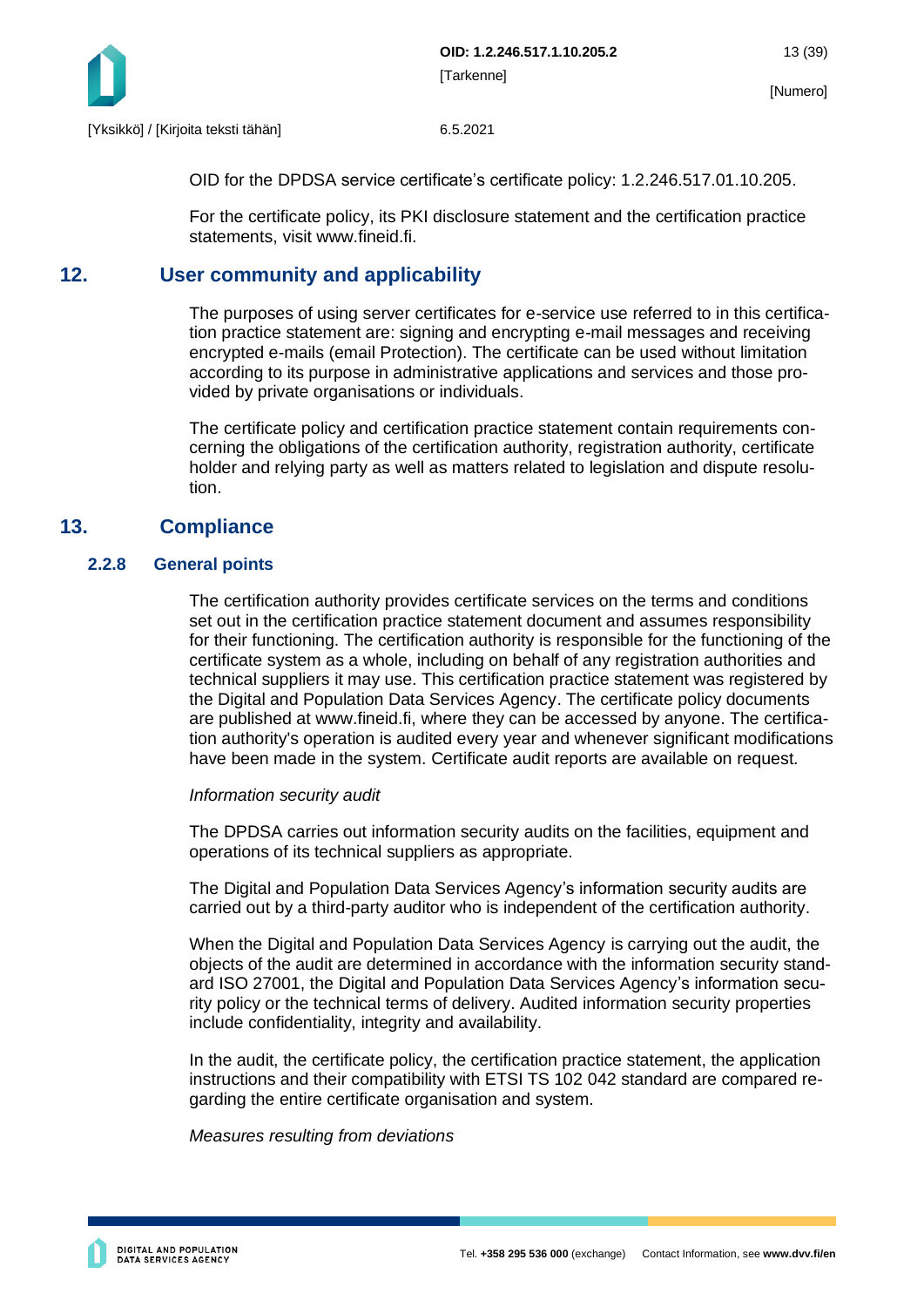

Observed deviations are recorded in the audit report and responded to in accordance with legislation, information security standard ISO 27001 and the valid terms of delivery.

#### *Communicating the result of an audit*

The results of an audit are communicated according to the law, information security standard ISO 27001, the Digital and Population Data Services Agency's information security policy and the valid terms of delivery. A detailed, standard form audit result report intended for internal use is confidential and will not be disclosed to the public. Standard form reports are prepared separately for external use.

#### *Archival of the audit documents*

The certification authority shall archive the audit reports and records, including information security audits and system audits. The archive data are stored in accordance with regulations pertaining to the certification authority in question.

For a description of the plans and policies concerning the certification authority's operation and the certification authority's obligations in case of emergencies and disruptions, see section 7.4.8., Continuity management and handling of deviations.

#### <span id="page-14-0"></span>**2.2.9 Compliance requirements**

For the certification authority's obligations, see section 6.1. The certification authority's operations meet the requirements set out in section 6.1. The certification authority's operations and their supervision also meet the requirements set out in section 7.

# <span id="page-14-1"></span>**14. Responsibilities, liabilities and limitations of liabilities**

# <span id="page-14-2"></span>**15. Certification authority's responsibilities**

The certification authority is responsible for the functioning of the certificate system as a whole, including on behalf of any registration authorities and technical suppliers it may use.

> • The Digital and Population Data Services Agency is a statutory certification authority.

• The certification authority shall act in compliance with current legislation.

• The certification authority shall perform its duties carefully, reliably and appropriately.

• The certification authority shall have the necessary technical ability and financial resources for appropriately arranging the certificate activities and for covering potential liability for damages.

• The certification authority is responsible for all areas of the certification activity, including the reliability and functioning of the services and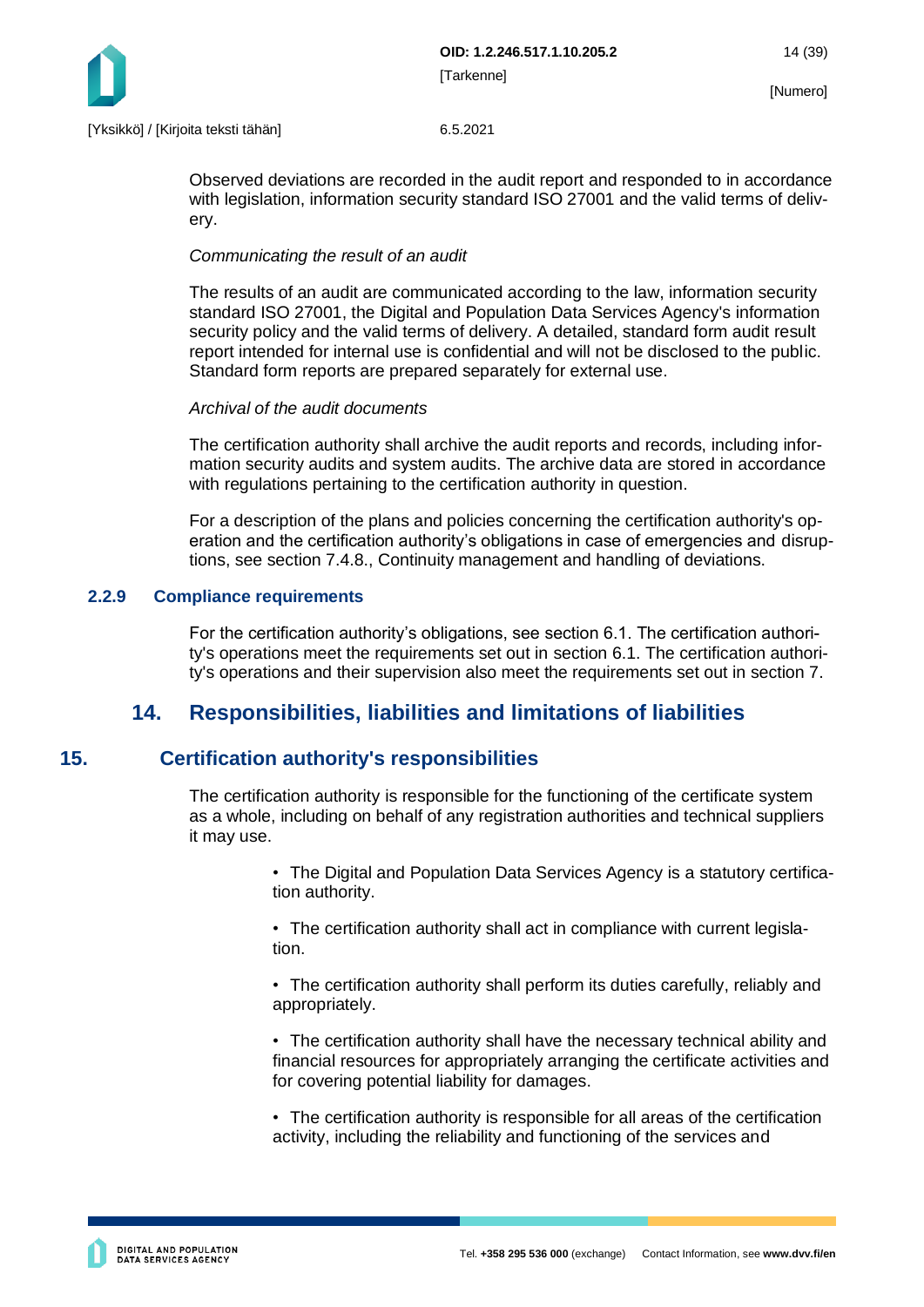

products produced by any technical suppliers or persons who assist the certification authority.

• The certification authority draws up and maintains a certificate policy which describes at a general level the procedures for the issuance, maintenance and management of service certificates, the terms and conditions, allocation of responsibilities, and other matters related to the use of service certificates.

• The certification authority draws up and maintains certification practice statements which describe how the certification authority applies its certificate policy.

• The certification authority complies with the certificate policy and certification practice statement requirements.

• The certification authority makes the certificate policy and the certification practice statement publicly available.

• The certification authority shall employ sufficient staff with the expertise, experience and competence required for producing certificate services.

• The certification authority shall use reliable systems and products protected against unauthorised use.

• The certification authority shall keep publicly available information regarding its certificates and certificate activities, based on which the operation and reliability of the certification authority can be assessed.

The registration authority's responsibilities

The registration authority for the service certificate is the Digital and Population Data Services Agency.

> • The registration authority shall comply with the certificate policy and the certification practice statement in its registration activities.

> • The registration authority identifies the service certificate applicant reliably as described in the certification practice statement, ensuring that the applicant's identity, right to apply for a service certificate and other data related to the applicant necessary for issuing a service certificate are carefully verified.

> • The registration authority shall see to the careful handling and confidentiality of the data.

> • The registration authority shall adhere to registration procedures agreed upon with the certification authority.

### <span id="page-15-0"></span>**16. Responsibilities of the customer and certificate holder**

• The service certificate holder is responsible for ensuring that the certificate is used in compliance with the purposes indicated in the service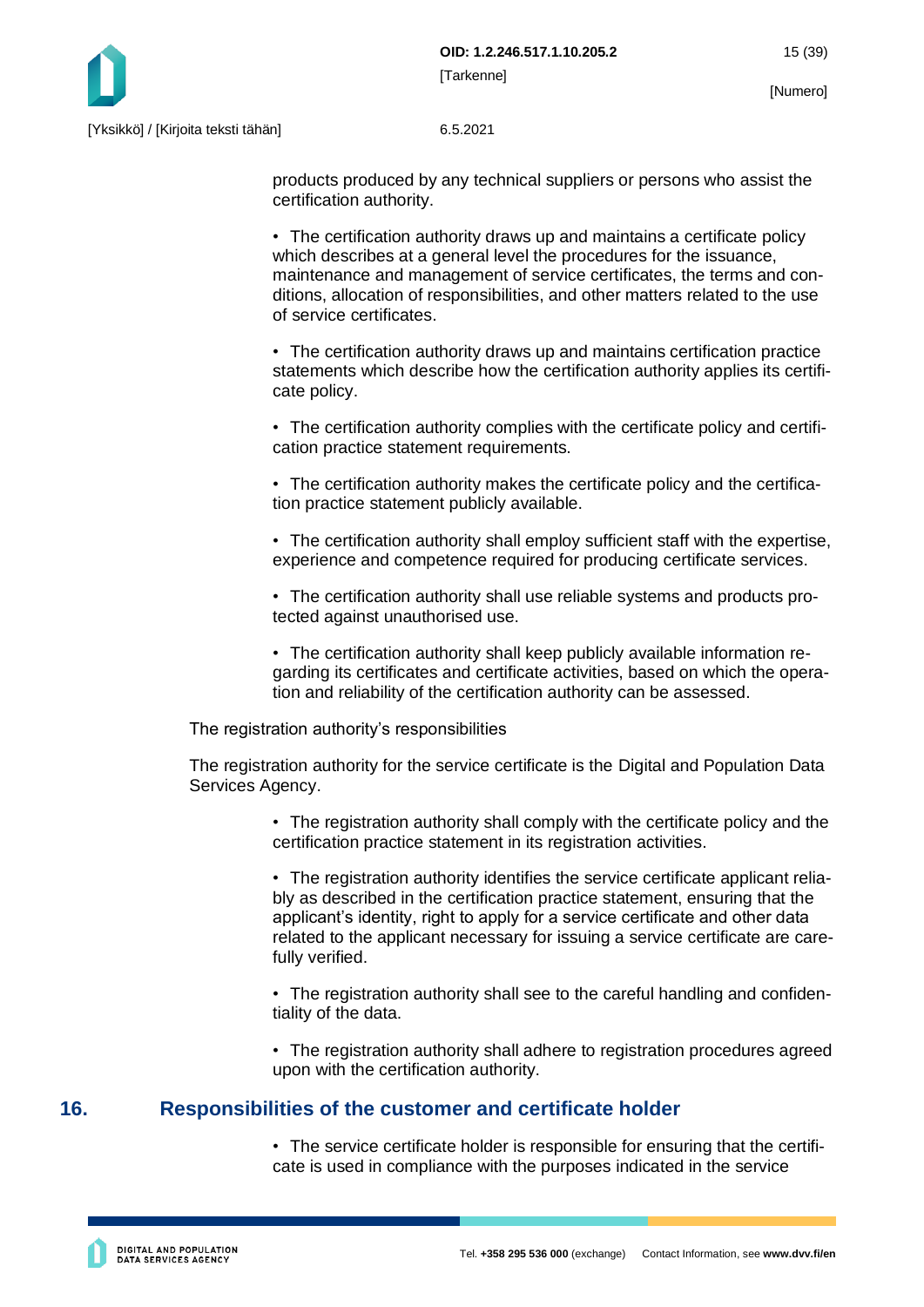

certificate application, the certificate policy, the certification practice statement and the contractual terms that are binding to the certificate holder.

• It is possible that Population Register centre issues a certificate for it´s own purposes. In that case it follows the same requirements than issuing certificates for other organisations.

• The certificate holder (service provider) is responsible for ensuring that the data provided in the application for the certificate are correct.

• The certificate holder must store their private key in a secure environment and make every effort to prevent its loss, disclosure to outsiders, modification or unauthorised use.

• The certificate holder must notify the certification authority immediately if it knows or suspects that the certificate holder's private key has been compromised or that there are errors in the certificate's data content. The certification authority will then revoke the certificate in question, and the relevant private key can no longer be used to produce a new certificate.

• A service certificate holder's responsibility for certificate use ends when they have reported the necessary data to the certification authority and when they have received a revocation notice from the person receiving the call. In order to terminate the liability, the revocation request must be made immediately upon noticing the reason for making the request.

All service certificates that are valid and have been issued using the exposed key must be revoked on one or several revocation lists whose validity period does not expire until the validity of the last revoked service certificate has expired.

If the private key used by the Digital and Population Data Services Agency in certificate creation or another technical method has become exposed or otherwise unusable, the Digital and Population Data Services Agency must duly notify all certificate holders and the Finnish Transport and Communications Agency of this.

A service certificate applicant shall submit to the registration authority a certificate request generated with their server to be certified, and the service certificate will be created on the basis of this request.

The certification authority's private key, which is used to sign service certificates, and the corresponding public key are 4096-bit RSA keys.

The lengths of the private and public key of the service certificate are up to the certificate applicant. The key length of a service certificate issued by the Digital and Population Data Services Agency is 2,048 bits at minimum.

# <span id="page-16-0"></span>**17. Responsibilities of the party relying on a certificate**

It is the responsibility of the party relying on a service certificate to ensure that the certificate is used according to its intended use.

A party relying on the service certificate must adhere to the certificate policy and certification practice statement.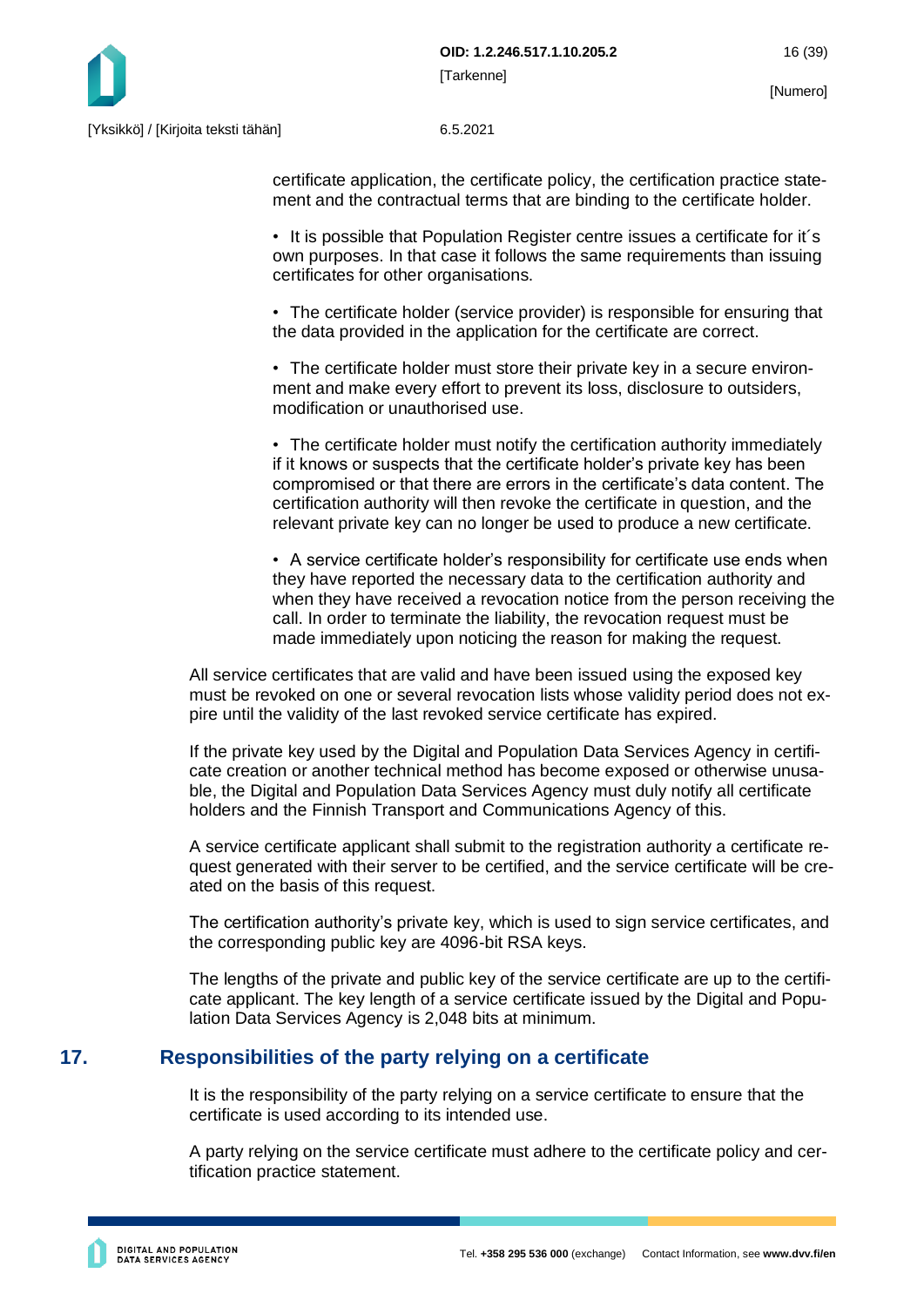

A party relying on a service certificate may trust the service certificate in good faith after verifying that the certificate is valid and that it is not on a revocation list. The certificate status data can also be verified from the real-time OCSP service. A party relying on a service certificate shall check that the certificate is not on the revocation list. In order to reliably verify the validity of a service certificate, the party relying on the service certificate must comply with the following procedure for revocation list checks.

If a party relying on the service certificate downloads the revocation list from a directory, it must verify the authenticity and integrity of the revocation list by checking the list's electronic signature. In addition, the validity period of the revocation list must be checked.

If the most recent revocation list cannot be retrieved from the directory because of hardware or directory service malfunction, no certificate should be accepted if the validity period of the last retrieved revocation list has expired. All certificates are accepted after the validity period at the risk of the party relying on the certificate.

# <span id="page-17-0"></span>**18. Responsibilities and limitations of liability**

#### *Certification authority's responsibilities*

The Digital and Population Data Services Agency complies with the valid Finnish legislation in its certificate service activities.

The Digital and Population Data Services Agency as a certification authority is liable for the safety of the entire certificate system. The certification authority is liable for services it has commissioned as if for its own.

The Digital and Population Data Services Agency ensures that service certificates are created in accordance with the procedures defined in the certificate policy and the certification practice statement and according to the data provided by the certificate applicant. The Digital and Population Data Services Agency is only responsible for the data it has stored in the service certificate.

The Digital and Population Data Services Agency's liability related to the provision of certificate services is determined under the valid cooperation agreements and pursuant to the provisions in the Tort Liability Act (412/1974).

The Digital and Population Data Services Agency ensures that the service certificate will be available from the time it is handed over for its entire period of validity, unless it has been reported to the revocation list.

The Digital and Population Data Services Agency ensures that the service certificate has been handed over to an applicant identified as required when issuing service certificate.

When signing a service certificate with its private key, the certification authority assures it has checked the data in the certificate following the procedures described in the service certificate policy and the certification practice statement.

The certification authority ensures that the right service certificate is put on the revocation list and that it appears on the revocation list in the time specified in the certification practice statement.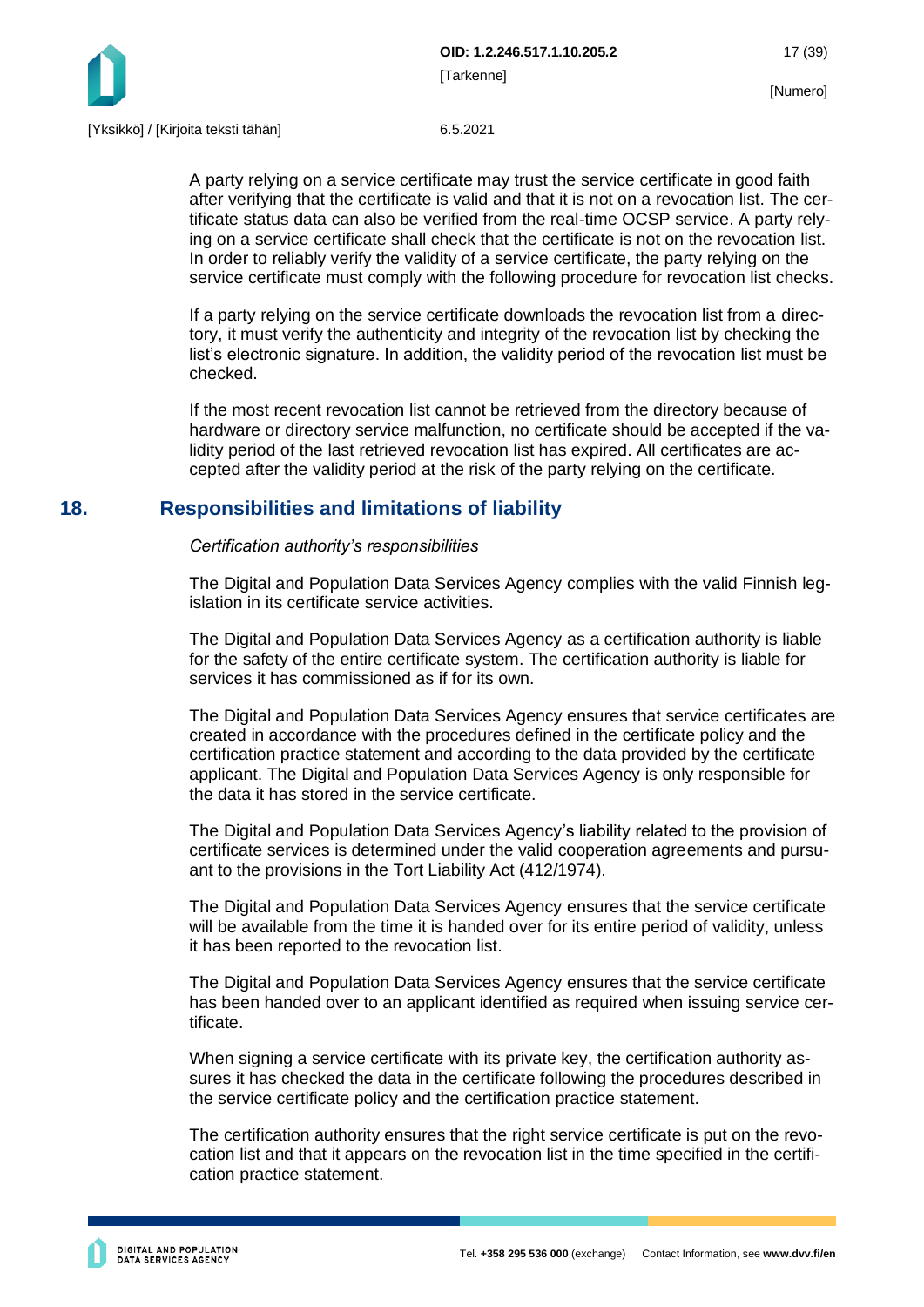

#### *Registration authority's responsibilities*

The registration authority of the service certificate is the Digital and Population Data Services Agency or its contracting partner under the responsibility of and contracted by the Digital and Population Data Services Agency.

#### *Certificate holder's responsibilities*

The service certificate holder is responsible for ensuring that the certificate is used in compliance with the purposes indicated in the service certificate application.

A service certificate holder's responsibility for certificate use ends when they have reported the necessary data to the certification authority and when they have received a revocation notice from the person receiving the call. In order to terminate the liability, the revocation request must be made immediately upon noticing the reason for making the request.

#### *Responsibilities of a party relying on a certificate*

A party relying on a service certificate may not trust the correctness of a certificate in good faith if the validity of the certificate has not been checked against the revocation list. Accepting a service certificate in the above cases releases the Digital and Population Data Services Agency from liability. A party relying on a service certificate shall verify that the issued certificate corresponds to its intended use in the legal action in which it is used.

#### *Limitations of liability*

The Digital and Population Data Services Agency is not liable for damages and costs caused by the disclosure of a certificate holder's private key unless the disclosure is the direct result of the Digital and Population Data Services Agency's actions.

The maximum extent of the Digital and Population Data Services Agency's liability to the certificate holder and a party relying on the certificate is for direct damage incurred, if the damage is the result of the Digital and Population Data Services Agency's direct actions, however at most 15% of the amount invoiced for the certificate in the preceding 3 months (the share payable to the DPDSA).

The Digital and Population Data Services Agency is not liable for indirect or consequential damage caused to the certificate holder. Neither is the Digital and Population Data Services Agency liable for indirect or consequential damages incurred by other partners of the relying party or the certificate holder.

The Digital and Population Data Services Agency is not responsible for the operation of public telecommunications, such as the Internet, or for the inability to execute a transaction because of the non-functionality of a device or software used by the service certificate holder, or for the use of a service certificate in contradiction to its intended use.

The certification authority has the right to develop the certificate service. A certificate holder or a relying party must bear their own expenses thus incurred, and the certification authority is not liable to compensate the certificate holder or a relying party for any expenses caused by the certification authority's development work.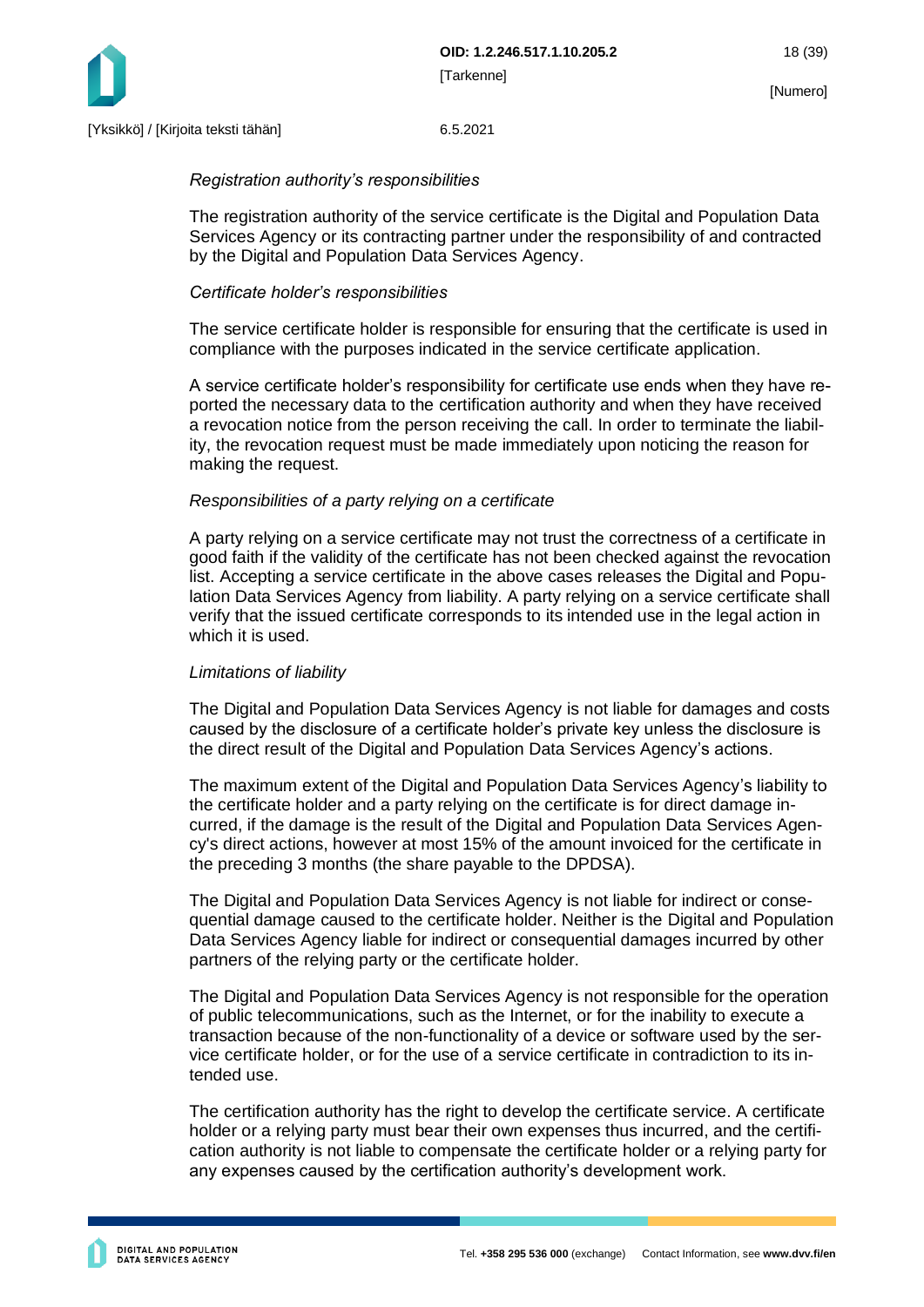

The certification authority has the right to interrupt the certificate service for modifications or maintenance. Modifications to or maintenance of the revocation list will be announced in advance.

The certification authority is not liable for errors in the online service or applications that are intended for end users and based on a certificate or any expenses arising from them.

The responsibility of a certificate holder ends when he or she, or a representative of the certificate holder's organisation, have reported to the certification authority the necessary data for revoking the certificate and when they have received a revocation notice from the person receiving the call. In order to terminate the liability, the revocation request must be made immediately upon noticing the reason for making the request.

# <span id="page-19-0"></span>**19. Requirements applicable to the operation of the certification authority**

The certification authority shall take management actions that meet the following requirements.

They include the offer of registration services, creation of certificates, distribution of certificates, revocation of certificates and communication about certificate revocation (see section 4.2). If the requirement is related to the certification authority's specific area of service, it is given under the corresponding heading. If no area of service is itemised below or if "certification authority in general" is mentioned, the requirement applies to the certification authority's general operations.

The purpose of these procedural requirements is not to restrict the certification authority's possibility of charging for the services.

The requirements presented here apply to the security objectives and the administrative means used to attain them, for which detailed requirements are presented if deemed necessary for meeting the objectives.

# <span id="page-19-1"></span>**20. Certification practice statement**

The certification authority prepares a certificate practice statement and other procedural instructions that complement the certificate policy. The certification authority ensures that certificate policies, certification practice statements and PKI disclosure statements are publicly available at www.fineid.fi.

The rights and obligations of a service certificate applicant are specified in the application document and general terms and conditions, which comprise the contract concluded with the certificate applicant.

The application document and the terms and conditions of use clearly state that the applicant for a service certificate, with his or her signature, confirms the correctness of the information provided and approves of the creation of the service certificate and its publication in the public directory. At the same time, the applicant accepts the rules and terms pertaining to the use of the service certificate and the obligation to report any misuse or disclosure of a private key.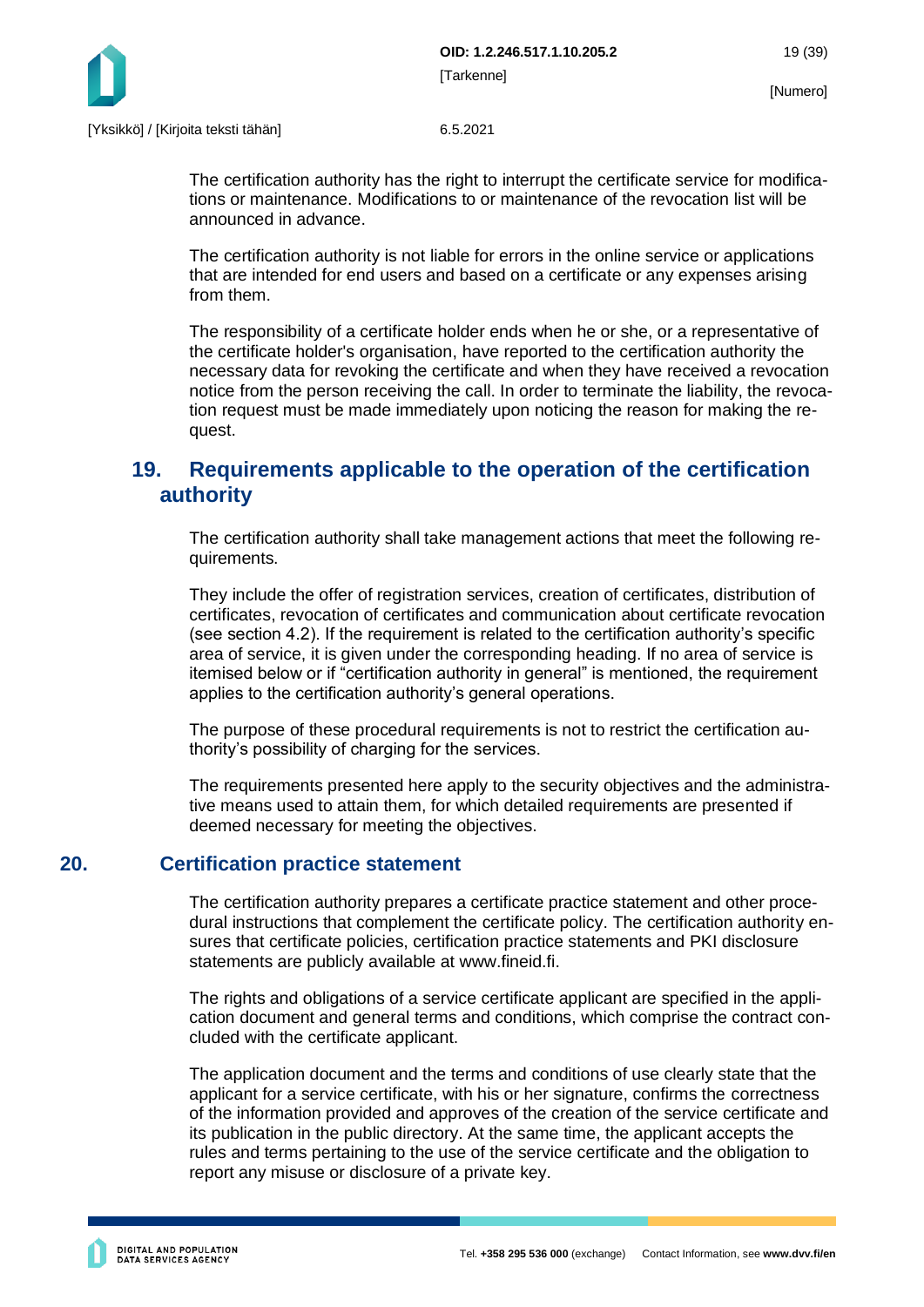

The certification authority specifies and approves the certification practice documents.

The certification authority ensures that its certification activity and certification practice conform to this certificate policy.

The certification authority's operation is audited at least once a year. In the audit, the certificate policy and the certification practice statement are compared to the certification authority's activities across the board. If non-conformities are found, the certification authority will take action to rectify them without delay.

The algorithms and other technical details used in certification and certificates are described in section 7.2.

# <span id="page-20-0"></span>**21. Life cycle management of keys used in a public key infrastructure**

#### <span id="page-20-1"></span>**2.2.10 Creation of certification authority's keys**

The certification authority generates its private signature keys and corresponding public keys. The certification authority's private keys are stored in hardware security modules administered by the certification authority, which meet the requirements of the necessary security standard.

The certification authority sees to it that the certification authority's private keys are protected against disclosure and unauthorised use. A backup copy is made of the certification authority's private keys in a manner that is suitable for ensuring critical information security.

The keys are stored in hardware security modules administered by the certification authority. The modules meet FIPS 140-1 Level 3 requirements.

The certification authority's private key, which is used to sign service certificates, and the corresponding public key are 4096-bit RSA keys.

The lengths of the private and public key of the service certificate are up to the certificate applicant. The key length of a service certificate issued by the Digital and Population Data Services Agency is 2,048 bits at minimum.

The certification authority creates a new key pair and CA certificate no later than five years and three months before the expiry of the previous CA certificate. The CA certificate is submitted to a public directory as described in section 7.3.5.

The generation of the private key requires the simultaneous presence of, or activation of a function by, at least two persons.

#### <span id="page-20-2"></span>**2.2.11 Storage, backup and recovery of the certification authority's key**

The certification authority's private keys are protected against disclosure and unauthorised use.

The keys are stored in hardware security modules administered by the certification authority. The modules meet FIPS 140-1 Level 3 requirements.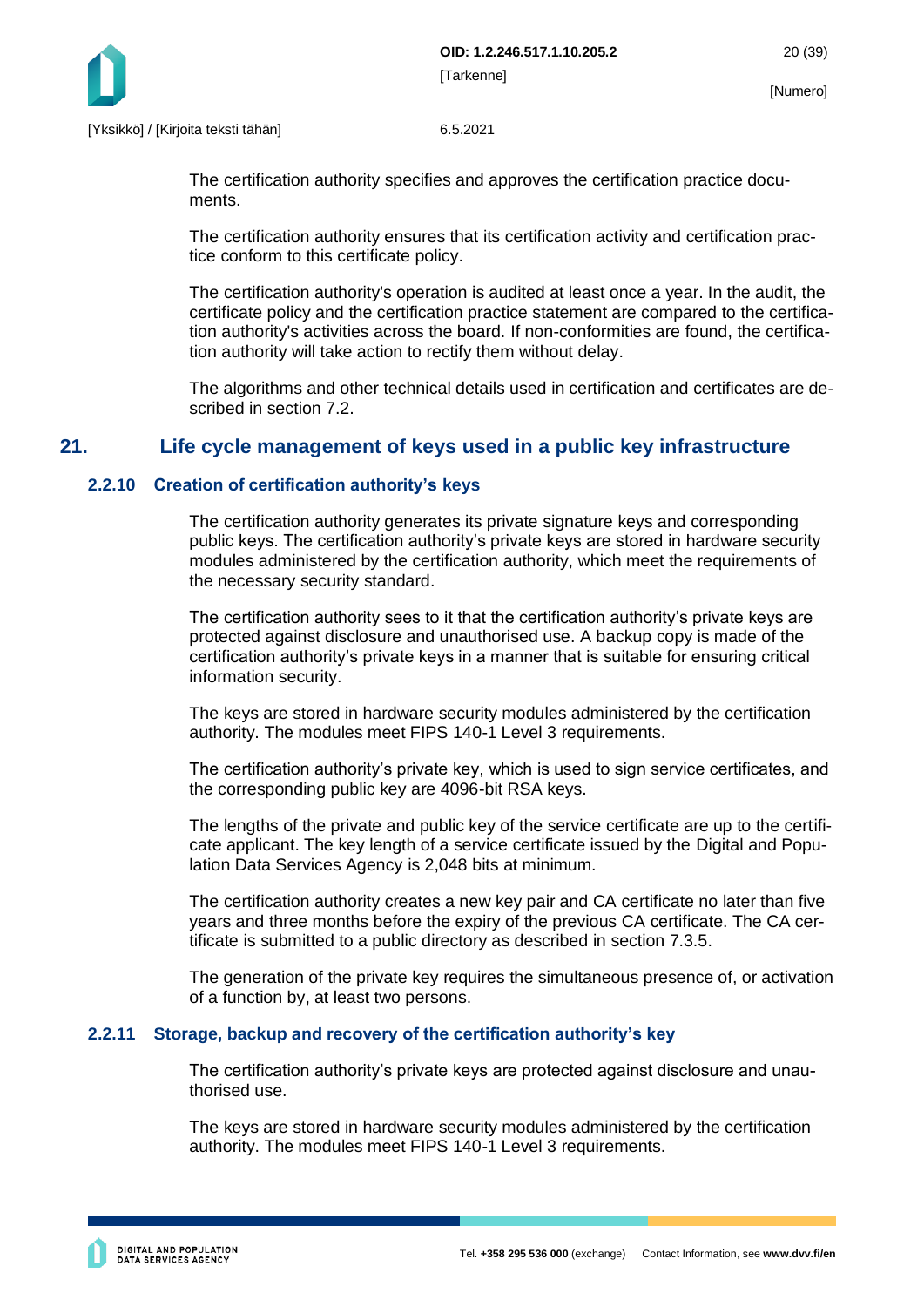

A backup copy of the certification authority's private key exists.

The security features and storage of the backup copy are compliant with the security requirements pertaining to the original certification authority private key in all circumstances.

The private keys and their backups are stored with strong encryption in devices that meet the requirements of critical information security.

# <span id="page-21-0"></span>**2.2.12 Distribution of the certification authority's public key**

The CA certificate containing the certification authority's public key can be retrieved from the public directory or a service provided by the certification authority. The certification authority publishes its public key in a publicly accessible directory at ldap://ldap.fineid.fi and its website at www.fineid.fi.

# <span id="page-21-1"></span>**2.2.13 Backup key system**

The signatory's private signature keys are not stored in a way that enables decryption and backup copying, which would allow authorised parties in certain situations to undo the encryption by utilising information from one or more parties.

# <span id="page-21-2"></span>**2.2.14 Use of the certification authority's key**

The field that determines the intended use in the certificate's data content specifies the intended use of the key pertaining to the certificates.

The CA certificate is only used to sign service certificates and revocation lists associated with them. For a technical description, see the FINEID S 2 specification.

Once the CA certificate expires, the certification authority's private keys in the security module are destroyed and will not be reused.

The certification authority's private keys are encrypted and stored in security modules.

The certification authority's private keys are activated by authorised personnel using security module management cards. The use of the certification authority's private keys is prevented by authorised personnel using management cards or by disconnecting power from the security module where the certification authority's private keys are stored.

The certification authority has the right to transfer its private keys to another security module if the original HSM is replaced or decommissioned for service.

The certification authority's private keys are destroyed after expiry. The certification authority's private keys can only be destroyed by the certification authority. If the certification authority's operations are terminated, its private keys and their copies are destroyed.

The certification authority creates a certificate holder's key pair where necessary. The certificate and the associated key pair and password are then delivered to the certificate holder using a method that prevents unauthorised access.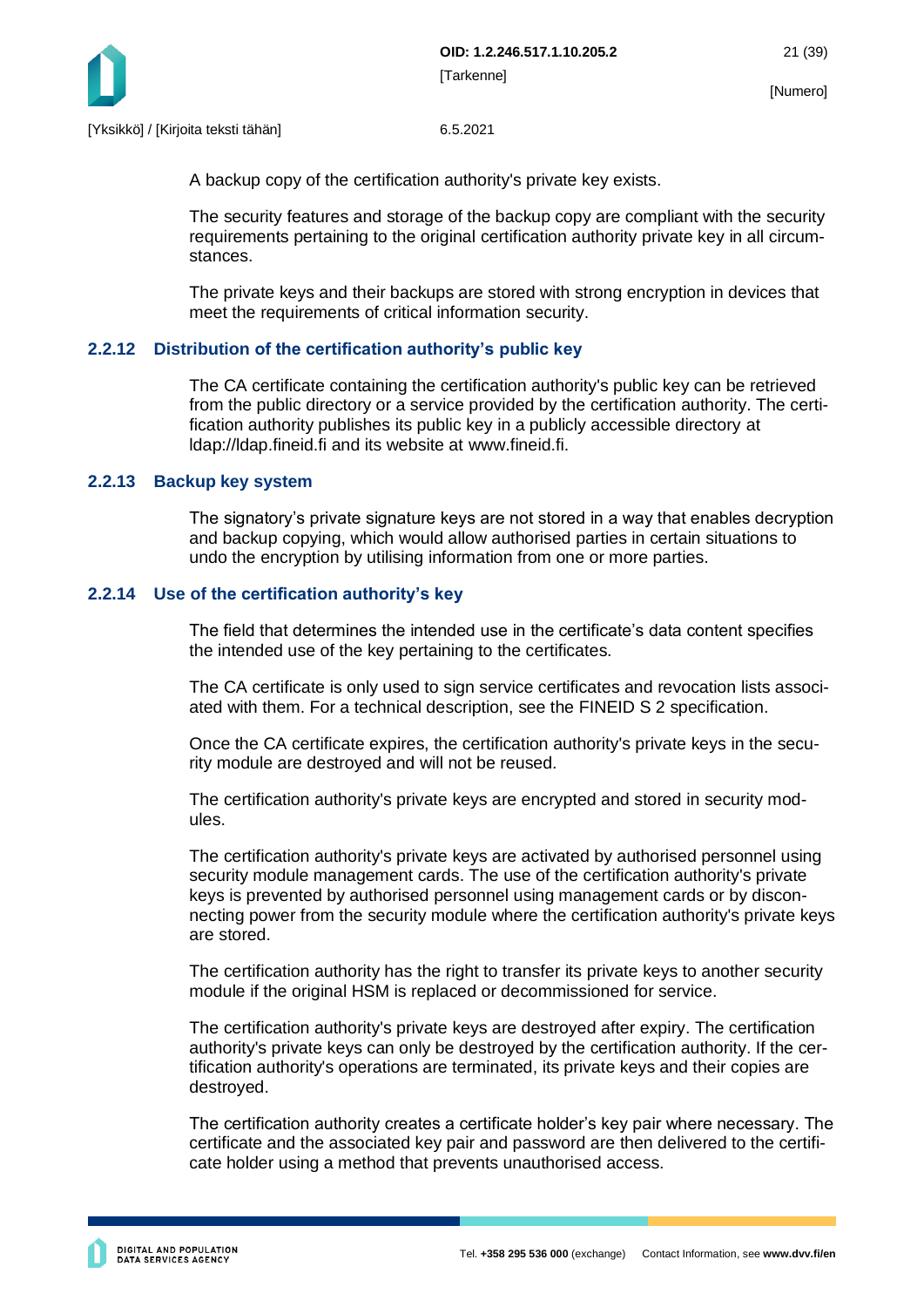

<span id="page-22-0"></span>The secure key pair creation and storage process prevents the exposure of the keys beyond the key creation system.

# **22. Life cycle management of certificates used in a public key system**

#### <span id="page-22-1"></span>**2.2.15 Signatory registration**

The certification authority must ensure that the signatories are appropriately identified and authenticated and that the signatory's certificate requests are complete, true and appropriately authorised.

The official name and other data submitted by the applicant and verified by the registration authority are used when naming the service certificate holder.

The set of attributes that forms the name record in the certificate is unique and identifies the certificate holder in question. All service certificate holder organisations must operate under their own names.

The certificate holder's private keys for a server or a system signature certificate are created on the certificate holder's or their technical supplier's server. In the case of an e-mail service certificate, the certification authority creates both the key pair and the certificate and delivers them to the certificate holder.

#### *Authentication of the certificate holder's organisation*

The rights and obligations of a service certificate applicant are specified in the application document and general terms and conditions, which comprise the contract concluded with the certificate applicant.

The application document and terms and conditions of use clearly state that the applicant for a service certificate, with his or her signature, confirms the correctness of the information provided and approves of the creation of the service certificate and its potential publication in the public directory. At the same time, the applicant accepts the rules and terms pertaining to the use of the service certificate and the obligation to report any misuse or disclosure of a private key.

An agreement has been concluded between the certification authority and the registration authority as well as other vendors that provide parts of the certificate services, indisputably specifying the rights, liabilities and obligations of both parties.

A service certificate applicant is responsible for ensuring that all information submitted by them to the certification authority or registration authority essential for the certificate is correct. The service certificate holder must only use the service certificate for its intended purposes.

When a certification authority issues a service certificate, it also approves the application for a certificate.

The certificate holder must immediately report the service certificate to the revocation list if they suspect that their service certificate may have been used in breach of the terms and conditions.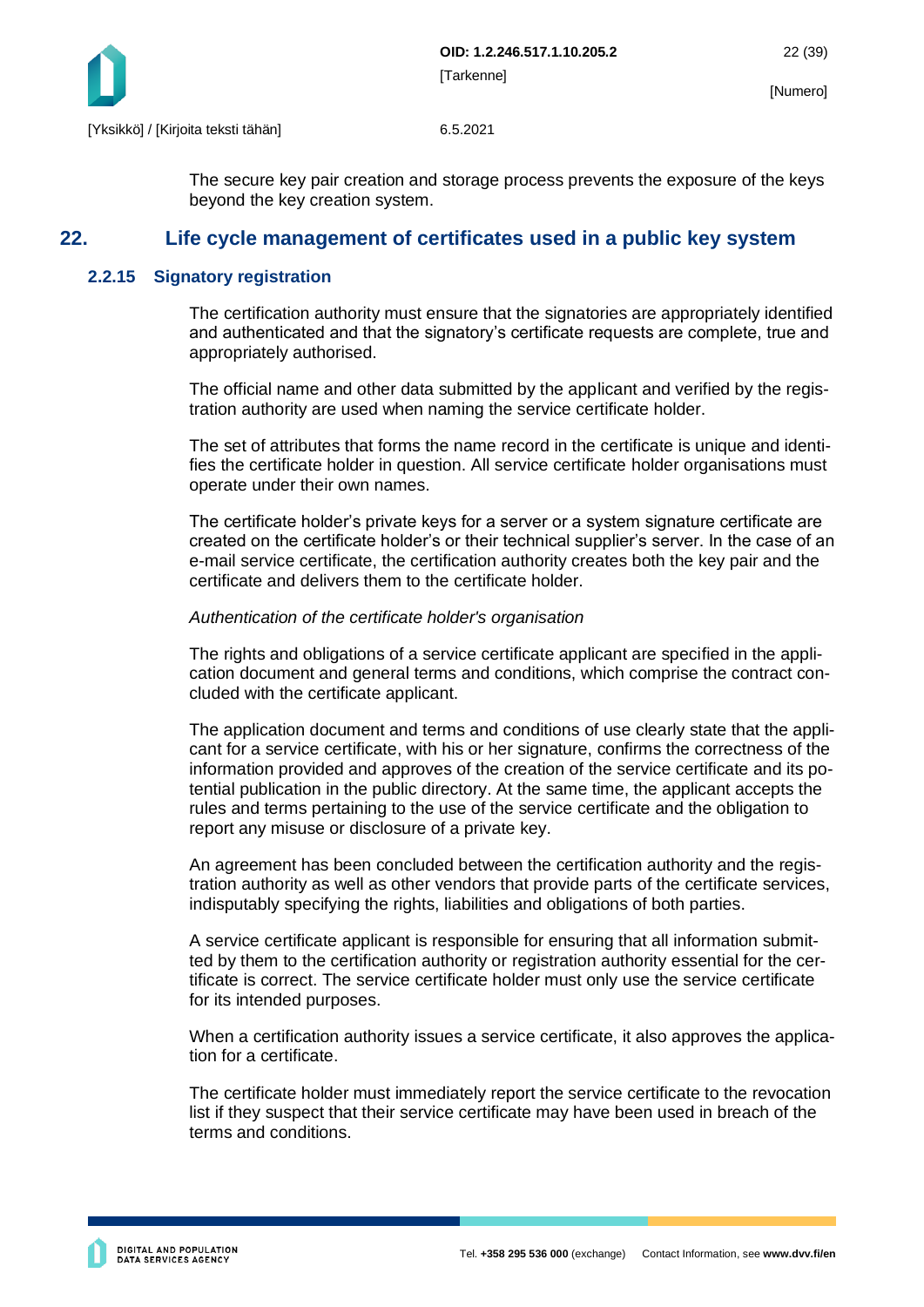

Service certificate applications should be submitted on the form that can be downloaded and printed at www.fineid.fi.

Before issuing the certificate, the certification authority will check the applicant's information in such sources as the Trade Register. If the applicant is a company or an organisation, an extract from the Trade Register dating back no more than three months must be submitted as an attachment to the first server certificate application. A proxy should also be submitted if the certificate holder (IT contact person or similar) acts on behalf of a company or an organisation. When the certificate is renewed, an extract from the Trade Register need not be re-submitted, as the Digital and Population Data Services Agency will check the company's information in the Business Information System (BIS). Central and local government authorities and the Evangelical Lutheran Church of Finland are not required to provide a trade register extract with their applications. The Digital and Population Data Services Agency must have access to any domain names ending with .fi and information on their administration when processing the application.

If the applicant is a private individual, the applicant should submit the service certificate application to the certification authority in person. The applicant's identify is then verified using an identity document issued by the police, which are an identity card, a passport and a driving licences issued after 1 October 1990.

Other acceptable identity documents are: a valid passport or identity card issued by an official government agency of an EEA member state, Switzerland or San Marino, a valid driving licence issued by an official government agency of an EEA member state after 1 October 1990, or a valid passport issued by an official government agency of another state.

A service certificate will be issued for no more than five years if the applicant is a public administration actor in Finland or linked to the authentication of statutory health care tasks. In other cases, a server certificate for e-service use will be valid for no more than two years.

When renewing the certificate, the same procedure should be followed as when submitting the original application, however without attaching an extract from the Trade Register. The price of the certificate is based on the annual fee indicated in the Digital and Population Data Services Agency's service price list.

The certification authority issues a service certificate when accepting the application for a certificate.

When issuing a certificate, the certification authority is responsible for ensuring that the certificate's data content is correct at the time of certificate delivery.

When processing certificate requests, the public key is tested for known weaknesses using a software tool.

Once issued, the service certificate is delivered to the customer as agreed.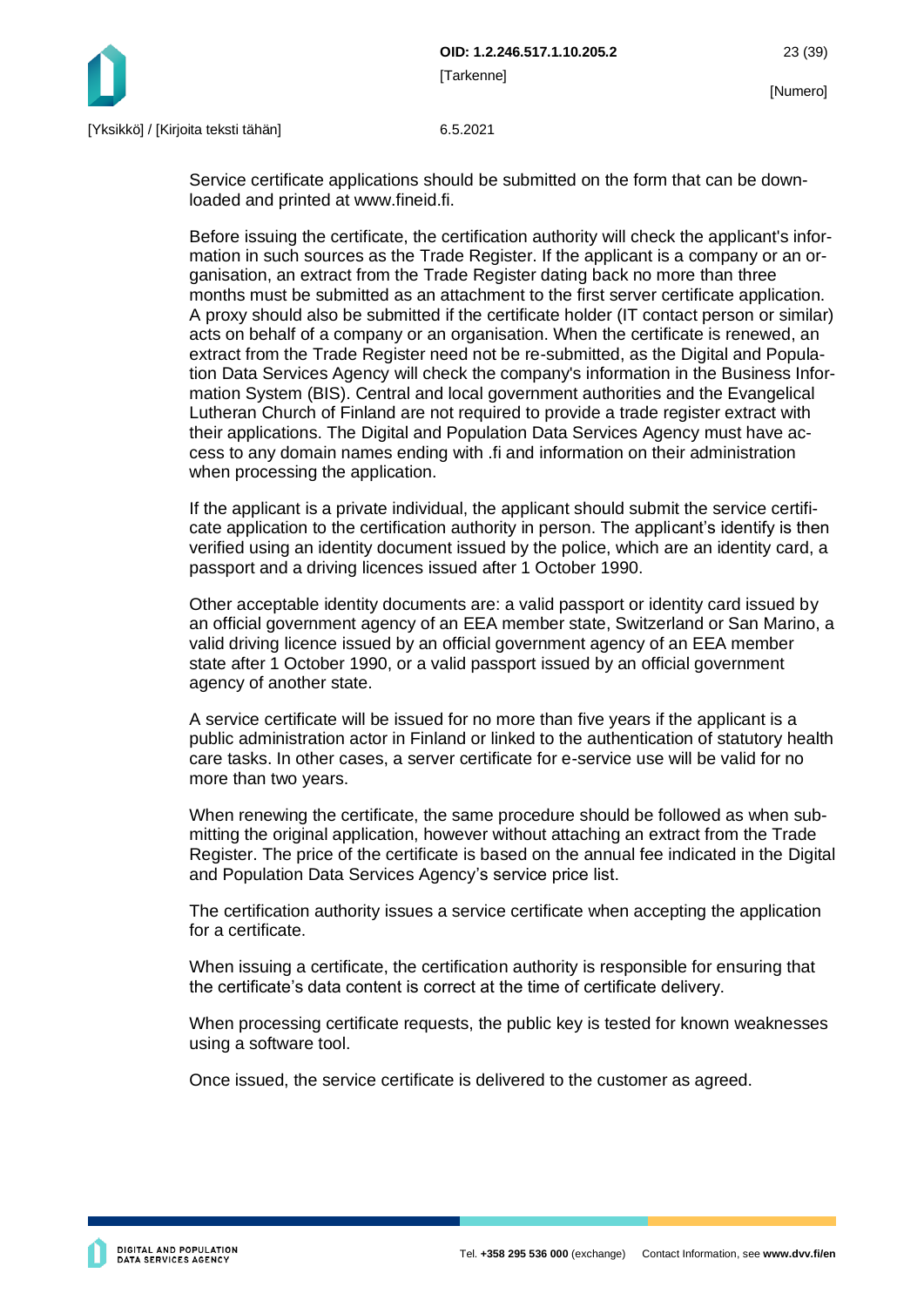

#### <span id="page-24-0"></span>**2.2.16 Renewing a certificate, changing the key pair and updating a certificate**

A certificate should also be renewed if the certificate holder's details change (insofar as it affects the data content of the certificate). In this case, the certificate holder must contact the certification authority and apply for a new service certificate.

If the use of the certificate holder's private key is blocked, the certificate linked to this key must be renewed.

Certificate renewal may only be applied for by a representative of the certificate holder organisation or a party authorised by it.

When renewing certificates, the same procedures should be followed as when applying for a certificate for the first time.

The data contents of a certificate cannot be altered after the certificate has been created. When the information that affects the certificate's data content changes, the holder should apply for a new service certificate.

The same procedures are followed to renew a service certificate as when applying for it for the first time. When a certificate holder renews their private key, re-registration, a new certificate application and a new service certificate are always required.

#### <span id="page-24-1"></span>**2.2.17 Creation of certificates**

For the data content of a certificate, see the FINEID S2 specification at www.fineid.fi.

The certification authority's private keys are stored in security modules administrated by the certification authority which meet FIPS 140-1 or 140-2 level 3 requirements. The certification authority's private keys are protected against disclosure and unauthorised use.

The CA certificate is signed by the root certification authority and placed in a public directory.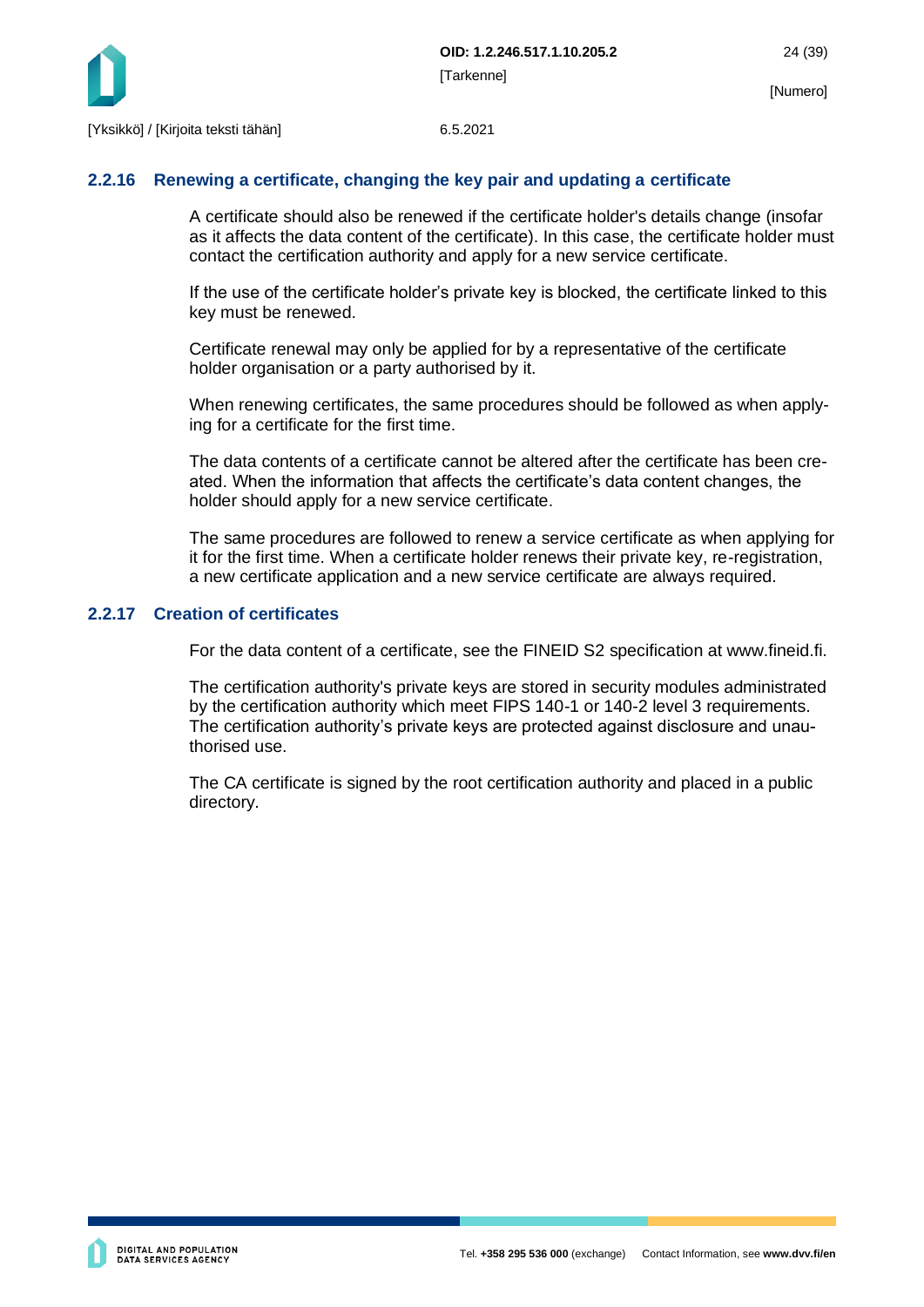Naming policies:

CN (Common name) = VRK Gov. Root CA – G2

OU (Organizational unit) = Varmennepalvelut

OU (Organizational unit) = Certification Authority Services

O (Organization) = Vaestorekisterikeskus CA

 $C$  (Country) =  $FI$ 

The Digital and Population Data Services Agency's certification authority for server certificates is:

CN (Common name) = VRK CA for Service Providers – G4

OU (Organizational unit) = Palveluvarmenteet

O (Organization) = Vaestorekisterikeskus CA

 $C$  (Country) = FI

Certification holder naming practice in server certificates for e-service use (mandatory fields):

 $E = E$ -mail address (for example webmaster@yritys.fi)

 $C =$  Country (Fi)

CN = Purpose of e-mail use

SERIALNUMBER = SerialNumber "Organisation business ID"

L (Locality name) = City or municipality (for example, "Helsinki")

O (Organization) = Organisation name (for example, Yritys Oyj)

Optional fields:

OU (Organizational Unit) = Organisation unit (for example, "Information Management")

S (State or province name) = State ("Suomi")

STREET (Street Address) = Street address ("Lintulahdenkuja 4")

PC (Postal Code) = Postal code ("00530")

DNS (DNS Name) = DNS Name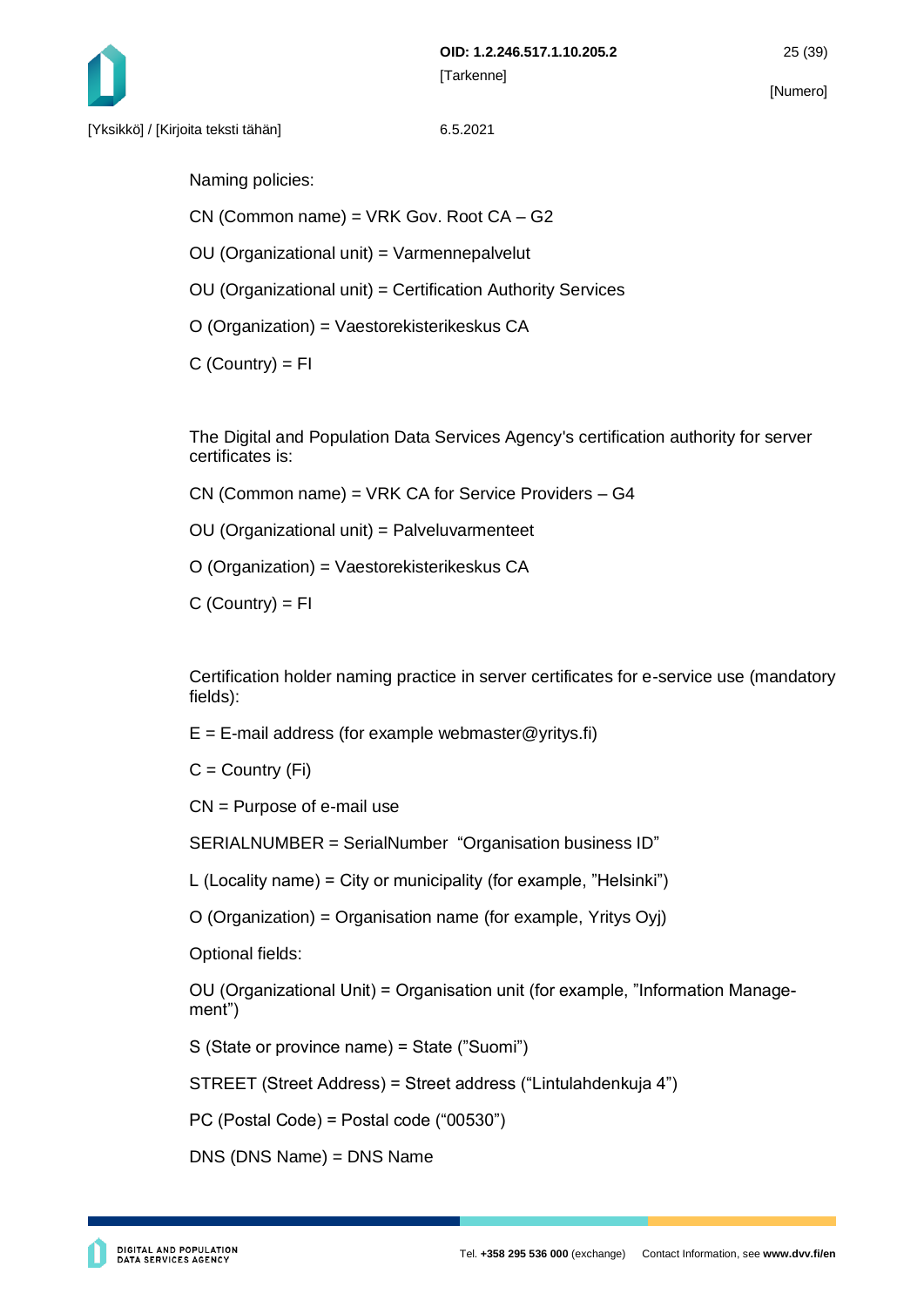Data pertaining to the holder of a CA certificate unambiguously identifies the certificate holder organisation.

The certification authority's private keys are activated by authorised personnel using HSM management cards.

The certificate holder's private keys are protected against disclosure and unauthorised use in the holder's information system. Private keys stored in the chip can only be accessed by internal commands performed in the information system.

In order for a command related to the private keys to be executed, the key must be activated using the correct password.

Archived data are stored in facilities with high-level security and access control.

The CA certificate containing the certification authority's public key can be retrieved from the public directory or a service provided by the certification authority.

#### <span id="page-26-0"></span>**2.2.18 Distribution of terms of use**

The certification authority must ensure that the terms and conditions of use are made available to the customers and the parties relying on certificates.

The CA certificate containing the certification authority's public key can be retrieved from the public directory or a service provided by the certification authority.

Changes concerning the certificate policy other than those specified in section 8 will be published by the certification authority on its website (www.fineid.fi) at least 30 days before the change takes effect.

The certification authority publishes all service certificates and revocation lists in a non-chargeable, openly available public directory. The certification authority publishes the certificate policy, the certification practice statements, the PKI disclosure statement and other public documents pertaining to the production of certificate services on its website www.fineid.fi.

#### *Availability of data*

Directory and revocation list data are publicly available. The FINEID specifications published by the certification authority are available on the certification authority's website at www.fineid.fi. In addition, the certificate policies and certification practice statements are available on the certification authority's website at www.fineid.fi.

#### *Repositories*

The information published by the certification authority is available on the certification authority's website at www.fineid.fi. Confidential data used in the certificate system are stored in the certification authority's own confidential repository. The certification authority's data are archived according to the valid archiving rules. Special attention is paid to the handling of personal data, and the Digital and Population Data Services Agency has published a specific set of procedures for the provision of certificate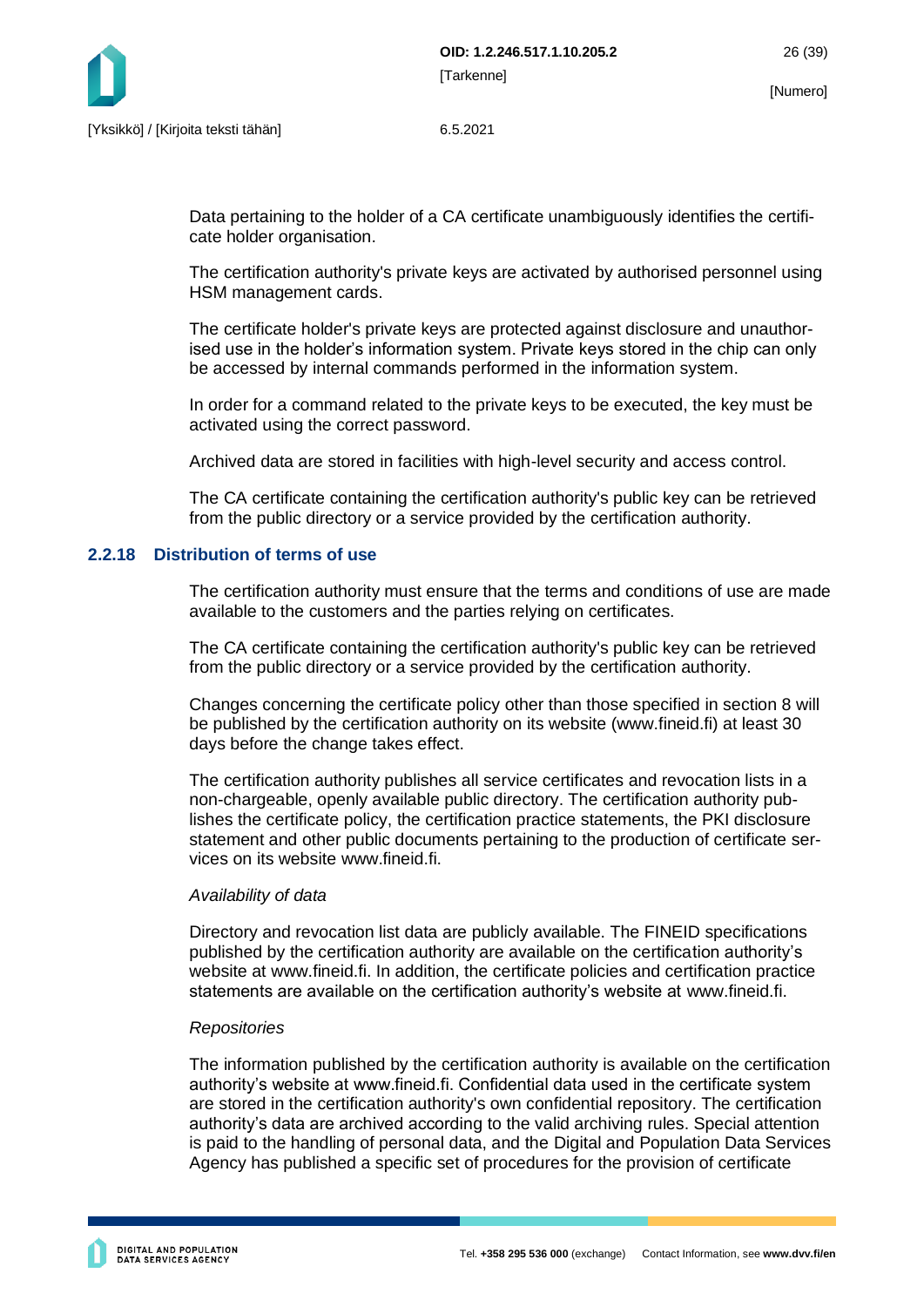

services in accordance with the Personal Data Act. The certification authority has also prepared a file description referred to in the Personal Data Act for the processing of personal data in each area of the certificate system, and these descriptions have been published on the certification authority's website at www.fineid.fi.

#### <span id="page-27-0"></span>**2.2.19 Distribution of certificates**

A certificate is delivered as agreed or published in the public directory immediately upon its creation and remains in said directory for as long as it remains valid. The certification authority publishes a revocation list that is valid for two days after its publication. This revocation list is updated once an hour.

Directory and revocation list data are publicly available at ldap://ldap.fineid.fi.

#### <span id="page-27-1"></span>**2.2.20 Revoking a certificate and placing it in a suspended state**

#### *Revocation and suspension of a certificate*

The certification authority maintains a certificate revocation service. Details of revoked certificates are published on a certificate revocation list, which is signed by the certification authority and published in a public directory. Certificates cannot be temporarily suspended.

The certification authority does not notify certificate holders if their certificates are revoked.

#### *Prerequisites for revoking a certificate*

A certificate can be revoked:

- upon the certificate holder's request
- when information that affects the data content of the certificate holder's certificate has changed
- a private key linked to the certificate has been lost or compromised
- the certificate holder organisation has ceased to operate.

No attempt must be made to use the certificate after the revocation request has been made.

#### *Who can request revocation of a certificate*

A certificate revocation request can be made by:

- a representative of the service certificate holder organisation;
- the service certificate holder

• the certification authority, if the conditions specified in section 6.2 are met.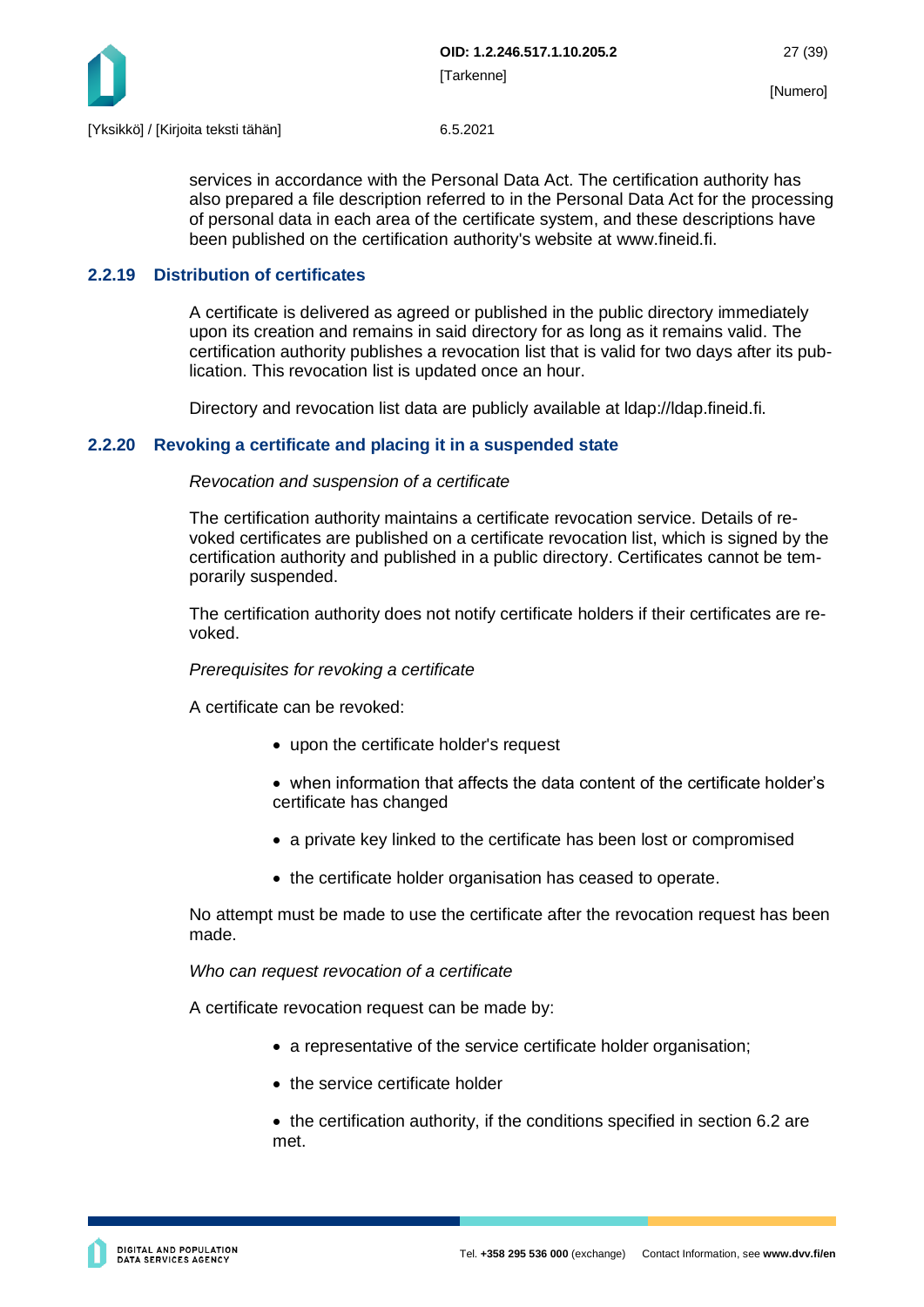

#### *Certificate revocation process*

The certificate holder contacts the certification authority to make a revocation request. The request can be made:

- 1. by telephone
- 2. in person by visiting the registration point, or
- 3. by contacting the certification authority in writing.

The certification authority's official duties include the revocation of certificates:

• as a certificate holder organisation ceases to operate.

When revoking the certificate, the following information is recorded:

- identifying data of the service certificate
- personal data of the person making the revocation request
- organisation of the person making the revocation request
- the method used to identify the person making the revocation request
- time and date of the revocation request
- reason for the revocation request
- personal data of the person receiving the revocation request
- other additional information provided by the certificate holder
- the time and date when the key pair was compromised, the date on which the certificate holder organisation ceased to operate or similar
- details of the person executing the revocation
- the date of revocation.

The certification authority will not send the certificate holder a separate confirmation of having revoked the certificate. The data related to the revocation will be kept on file for 10 years.

#### *Certificate holder's duty to request revocation*

The certificate holder must request revocation of his or her certificate immediately by contacting the certification authority if the conditions for revoking the certificate set out in section 6.2 are met.

#### *Revocation request processing time*

The certification authority processes certificate revocation requests immediately.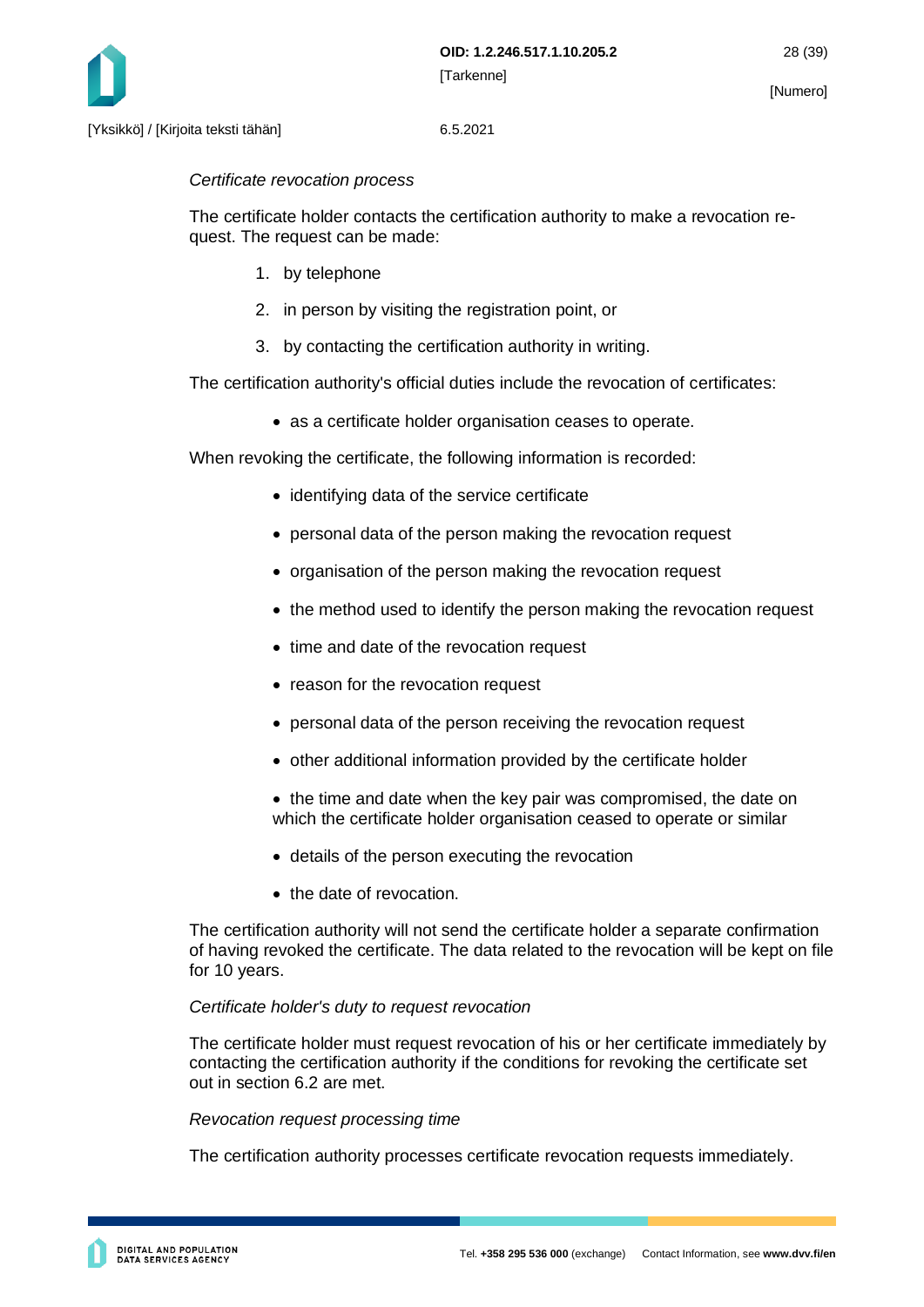

The relying party's duty to verify the validity of a certificate

The relying party is responsible for verifying that the certificate is valid and that it has not been revoked before accepting the certificate.

The relying party is responsible for checking the valid revocation list. The certificate should not be trusted before the relying party has checked the status.

#### *Publishing frequency of the revocation list*

An updated revocation list is published every hour.

It indicates the scheduled publication time of the next revocation list. The next list may be published before the scheduled time.

#### *Maximum validity period of the revocation list*

Each updated revocation list is valid for no more than 48 hours. Each list specifies the end time of its validity.

The holder of a service certificate may have the certificate revoked before the expiry of its validity period.

#### *Revocation request procedure*

The service certificate holder or an authorised representative of the certificate holder organisation must notify the Digital and Population Data Services Agency's Certificate Services if they know or suspect that the certificate holder's private key has been compromised. The notification should be submitted by telephone during office hours to +358 (0)295 535 001, by fax to +358 (0)9 876 4369 or by an e-mail message signed using a qualified certificate issued by the Digital and Population Data Services Agency to kirjaamo@dvv.fi. The notification should contain the following information: the name and organisation of the person making the notification, and the serial number of the service certificate to be revoked. The certification authority revokes the certificate in question once it has received the notification. When the certificate holder has submitted a revocation request to the certification authority and the revocation has been confirmed (during the telephone call, by fax or by e-mail depending on how the notification was submitted), the certificate holder no longer is responsible for the use of the certificate.

# <span id="page-29-0"></span>**23. The certification authority's management and operating procedures**

The Digital and Population Data Services Agency maintains a classification of importance for certificate service objects and systems, their backups, priorities and minimum maintenance levels.

### <span id="page-29-1"></span>**2.2.21 Security management**

The Digital and Population Data Services Agency's information security is managed according to the Digital and Population Data Services Agency's information security policy and standard ISO 27001.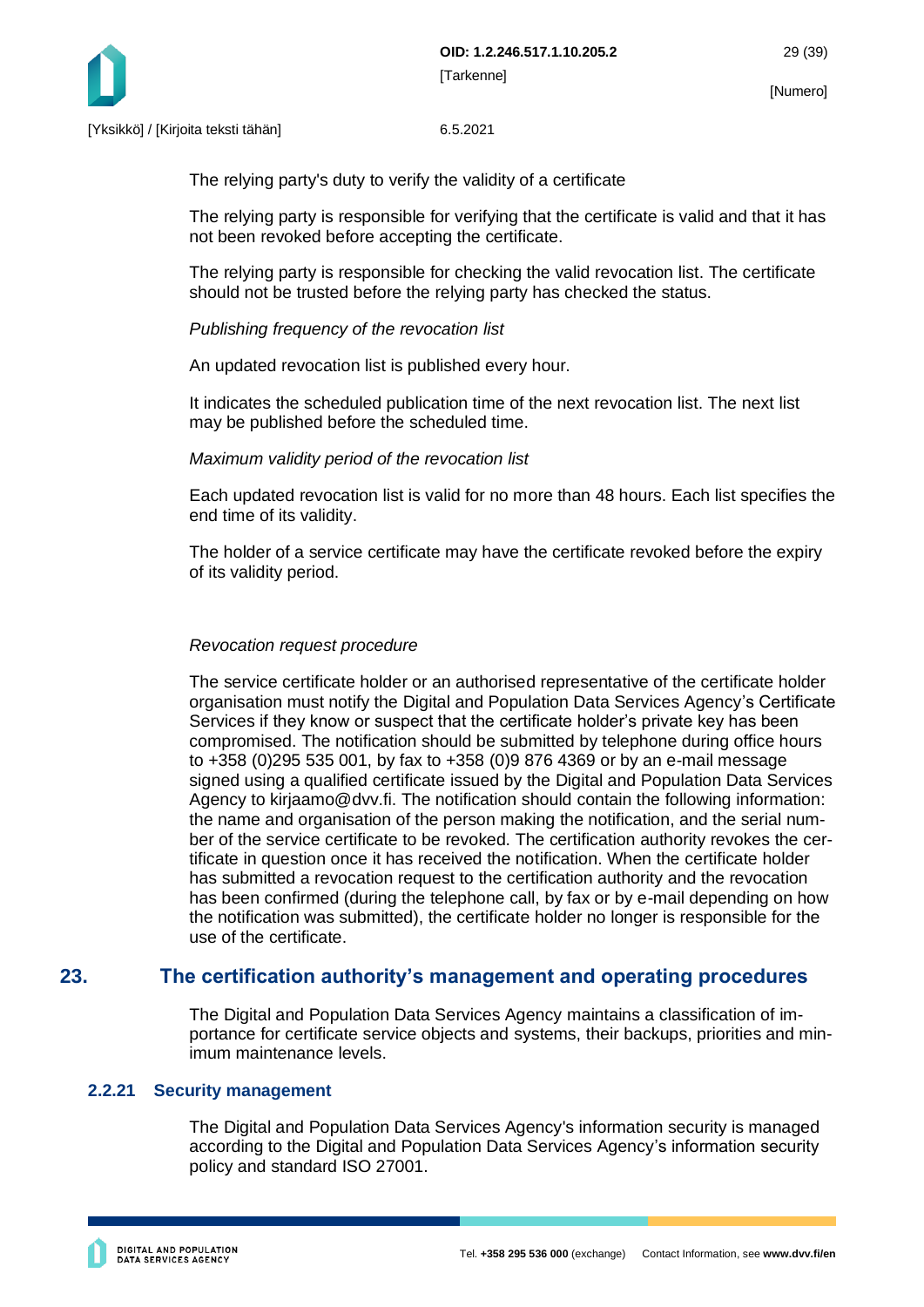

#### <span id="page-30-0"></span>**2.2.22 Repository classification and management**

The Digital and Population Data Services Agency is an agency subordinate to the Ministry of Finance. The certificate services it provides are covered by a financial administration system and supervision as laid down in specific provisions. The financial management of the Digital and Population Data Services Agency is based on the acts and decrees that govern central government finances and regulations issued by the Ministry of Finance and the State Treasury. The National Audit Office is responsible for the DPDSA's financial oversight. In addition, its performance is reviewed from the points of view of effectiveness, economy and productivity.

In compliance with the general Terms and Conditions of Public IT Procurement (JIT 2007), the Digital and Population Data Services Agency ensures that it has adequate financial resources for proper arrangement of certificate operations and for covering possible liabilities.

#### <span id="page-30-1"></span>**2.2.23 Staff and information security**

The Digital and Population Data Services Agency serves as a certification authority responsible for certification activities. The technical vendors have been selected through competition and work at the responsibility and on behalf of the Digital and Population Data Services Agency.

The Digital and Population Data Services Agency pays particular attention to the reliability of both its own staff and the technical vendors and registration authorities and to their skills needed for the execution of the tasks.

#### *Background checks*

The Digital and Population Data Services Agency requests for a basic security clearance for its staff and technical vendors who work with the certificate environment.

#### *Procedure adhered to in the security clearance*

The staff's work experience is scrutinised at the time of recruitment. A basic security clearance is requested for each person based on the information he or she has provided on a standard form.

All relevant personnel of the certification authority, certificate service and directory service providers and those performing key tasks in the revocation service must:

- complete a form which is submitted to the Finnish Security Intelligence Service for basic background check purposes
- refrain from duties which are in conflict with their obligations and responsibilities
- not be persons known to have been released from a previous duty on the grounds of negligence of duty or misconduct
- be appropriately qualified for the duties they are taking on.

#### *Training requirements*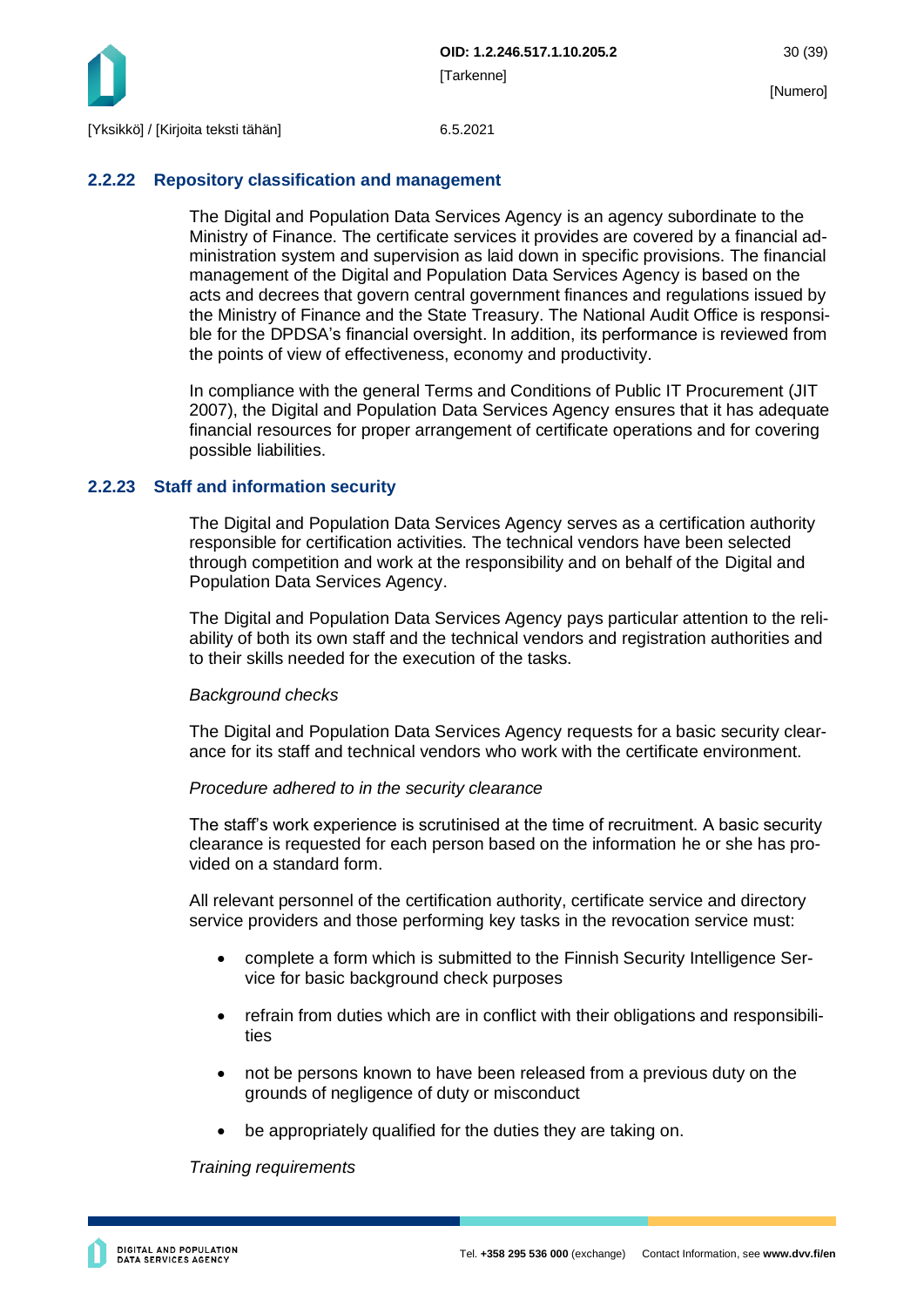

The Digital and Population Data Services Agency's staff must be trained so that duties can be carried out in the optimal way. The Digital and Population Data Services Agency has a training plan, the implementation of which is the responsibility of the Digital and Population Data Services Agency's administration unit.

#### *Maintenance of expertise and skills*

Staff training is planned and maintained in such a way that the expertise related to the management of the task is always at the best possible level required by the task.

#### *Requirements for task rotation*

When planning for task rotation in the certification authority's tasks, the tasks must be organised in such a way that the employee can perform his or her new duties in an optimal way. Keeping up good information administration practices and maintaining a sufficient level of task-specific skills are taken into consideration in the planning of the task rotation.

Task rotation also adheres to the Digital and Population Data Services Agency's information security policy and information security plan as well as the Digital and Population Data Services Agency's other general instructions.

#### *Measures resulting from deviations*

The Digital and Population Data Services Agency's staff are subject to liability for acts in office and work following the internal instructions of the Digital and Population Data Services Agency. Provisions on the position of a public official are laid down in the state officials act (valtion virkamieslaki, 750/1994).

#### *Staff representing the organisation*

When recruiting staff, it must be ensured that the staff's skills correspond to the requirements of the tasks and that no circumstances revealed in the background check put an employee's interests at odds with the production of certificate services.

#### *Documents given to the staff*

The staff always has access to the Digital and Population Data Services Agency's quality and security documents.

#### <span id="page-31-0"></span>**2.2.24 Physical security and security of the environment**

The Digital and Population Data Services Agency uses technical vendors for carrying out the information technology tasks of the certificate service. The DPDSA is responsible, as the certification authority, for the safety and operation of certificate production in an appropriate way in all of its areas.

#### *Location and building properties*

The certification authority's systems are located in high-security data centres and meet the guidelines and orders imposed on data centres regarding security.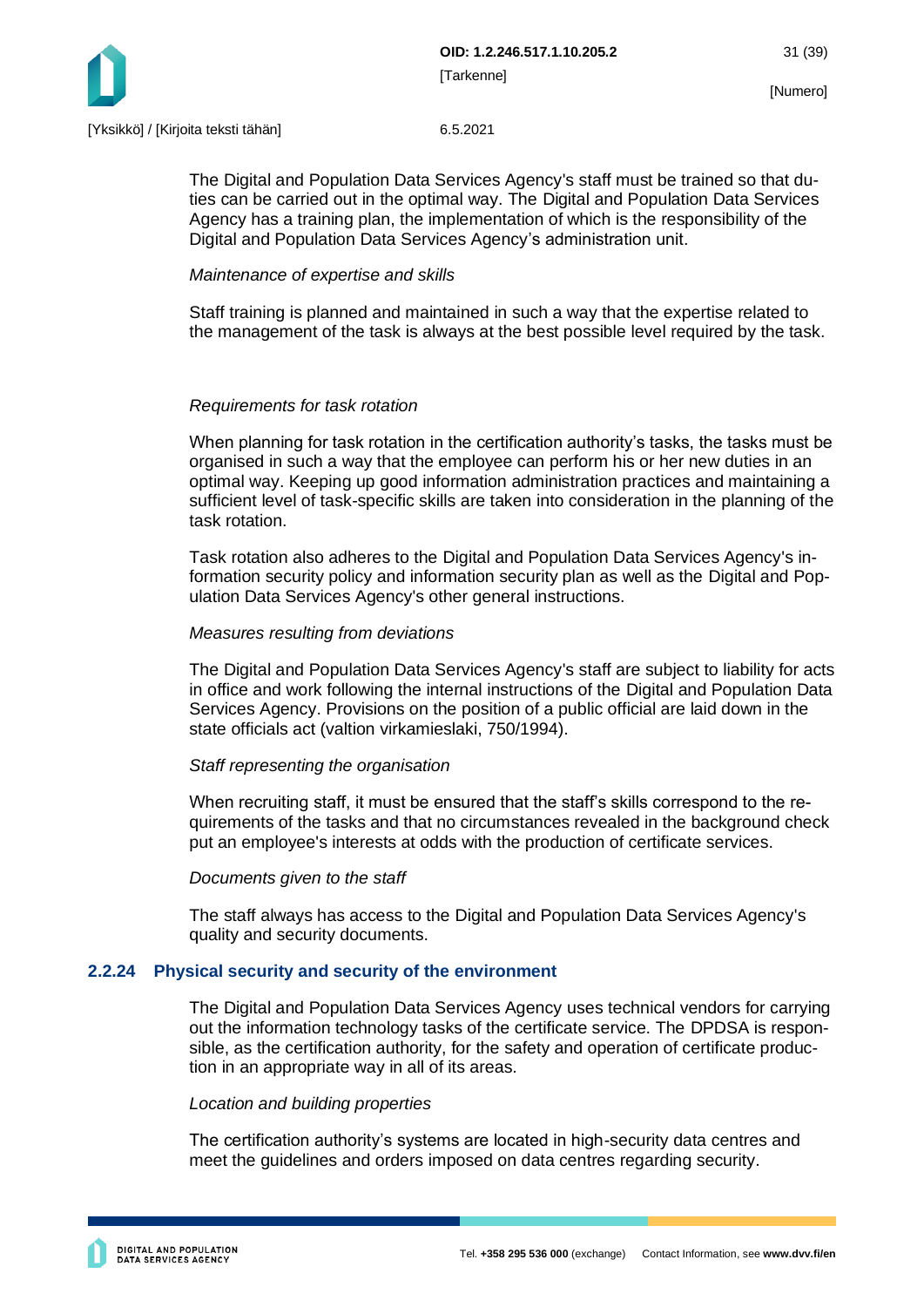

Facility safety has been implemented in such a way that unauthorised access to the facilities is prevented.

#### *Physical access to facility*

Facilities where production duties for the certificate system are carried out have controlled physical access. The access control system detects authorised and unauthorised entry. Access to data centre facilities requires the identification of the person, whereby the person is identified, his or her access right is verified and the transactions are registered. Data centre facilities are guarded at all times of the day.

#### *Auxiliary arrangements*

The hardware solutions have been implemented according to good information administration practice in such a way that in the event of system failure, a backup system can be used without compromising the confidentiality, integrity or availability of the data contained in the system.

The supply and maintenance of spare parts for important devices has been ensured.

#### <span id="page-32-0"></span>**2.2.25 Operations management**

The Digital and Population Data Services Agency uses technical vendors for the registration and information technology duties of certificate production. The Digital and Population Data Services Agency serves as a certification authority responsible for certification activities.

The certification authority's tasks are comprised of the following areas of responsibility:

- Information security
- **Registration**
- System administrator
- System user
- System supervisor

The certification authority and the technical supplier have concluded a supply agreement which contains detailed descriptions of the supplier's duties, methods and responsibilities and the information security provisions.

#### <span id="page-32-1"></span>**2.2.26 Management of access to systems**

The creation, activation, backup and recovery of the certification authority's private keys require the presence of two persons with administrator privileges.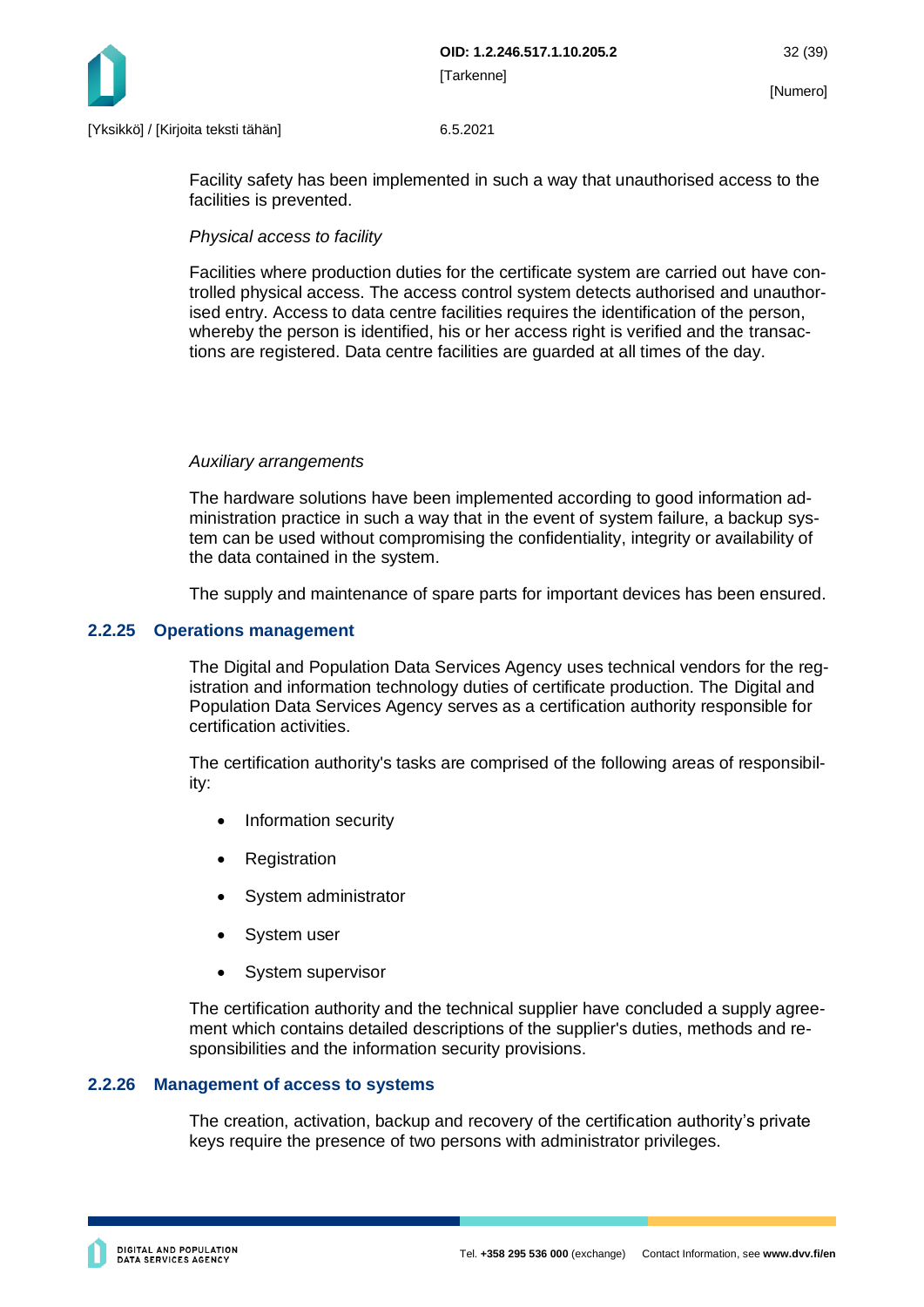

At least two persons authorised to carry out maintenance on the system are present when the certification authority's private key's hardware security module is initialised.

The use of the system requires the presence of at least one person authorised to do so.

The registration and identification of a service certificate requires the presence of one person.

#### <span id="page-33-0"></span>**2.2.27 Commissioning and maintenance of systems to be trusted**

Registration authority of the server certificate: The registration authority is the Digital and Population Data Services Agency's Certificate Service.

The certificate system administrator: Identified on the basis of a personal system management card. System administrators include the system specialists of the certificate system supplier and authorised personnel of DPDSA.

Certificate system user: Identified on the basis of a personal system access card. The certificate system's users include data centre operators, technical certificate request initiators, and the revocation service.

#### <span id="page-33-1"></span>**2.2.28 Business continuity management and processing of anomalies**

The Digital and Population Data Services Agency has a continuity and preparedness plan that enables the continuity of the certification operations.

*The certification authority's private key has become disclosed or the certificate has been revoked*

In each certification practice statement, the root certification authority states the measures that the root certification authority, the CA certificate holders, parties relying on the CA certificate, registration authorities and the root certification authority's staff must take if the root certification authority's private key has become disclosed or otherwise unusable.

In such cases, the root certification authority will either suspend its service as described in section 7.4.9 or carry out the following measures:

a) The root certification authority notifies all CA certificate holders, relying parties, and customers with whom the certification authority has agreements in place or who are otherwise, on the grounds of a contractual relationship or government activities, in a relationship with the root certification authority that entitles them to be notified by the root certification authority.

b) The root certification authority creates a new key as described in section 7.3.3.

c) All CA certificates and end user certificates that are valid and have been issued using the exposed key must be revoked on one or several revocation lists whose validity period does not expire until the validity of the last revoked CA certificate

has expired.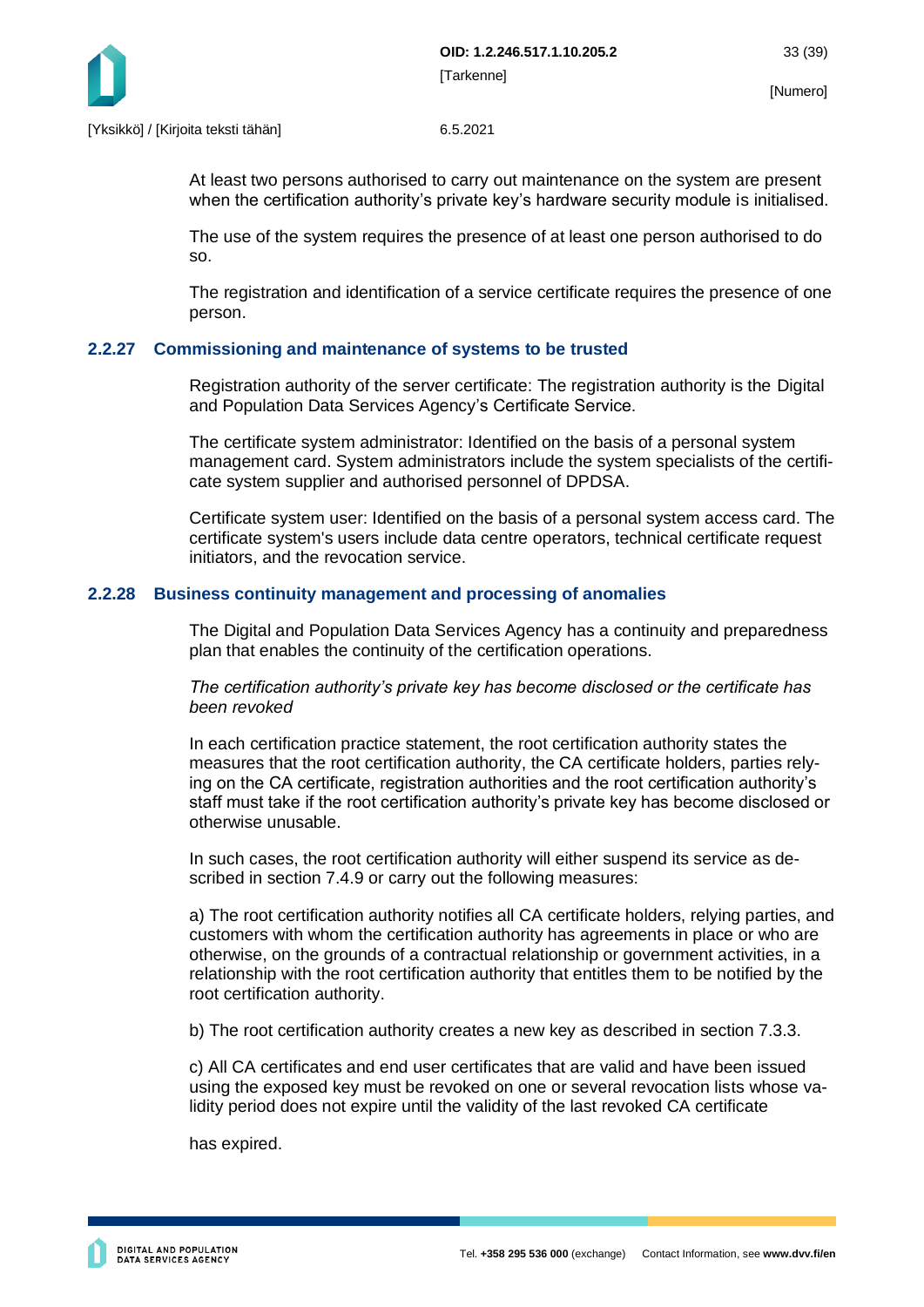

#### *Compromised security because of a natural disaster or other catastrophe*

The Digital and Population Data Services Agency's security policy takes into account the measures necessitated by the compromising of external security. The Digital and Population Data Services Agency is ISO 27001 certified with respect to information security, which also sets requirements for the Digital and Population Data Services Agency's operations after the occurrence of a catastrophe.

#### <span id="page-34-0"></span>**2.2.29 End of the certification authority's operation**

The termination of the certification authority is considered to be a situation where all services related to the issuing of CA certificates are permanently terminated. The termination of the certification authority does not refer to a situation where the certification service is transferred from one organisation to another.

The certification authority communicates about the termination of the certificate services as soon as possible, however at least one month before the time of termination.

Before the termination of the certification authority, at least the following measures shall be taken:

a) All service certificates that are valid and have been granted are closed on one or several revocation lists whose validity period does not expire until the validity of the last revoked certificate has expired.

b) The certification authority revokes all authorisations of its contracting partners to carry out tasks pertaining to certificate issuing process on behalf of the certification authority.

c) The certification authority ensures that access to the certification authority's archives will be maintained also after the termination of the certification authority.

#### <span id="page-34-1"></span>**2.2.30 Applicable legislation**

The Digital and Population Data Services Agency complies with the valid Finnish legislation in its certificate service activities.

Provisions on the certificates issued by the Digital and Population Data Services Agency are contained in the Act on the Digital and Population Data Service Agency (661/2009).

The Digital and Population Data Services Agency's liability related to the provision of certificate services is determined under the valid cooperation agreements and pursuant to the provisions in the Tort Liability Act (412/1974).

#### <span id="page-34-2"></span>**2.2.31 Retention of information pertaining to certificates**

The information published by the certification authority is available on the certification authority's website. Confidential data used in the certificate system are stored in the certification authority's own confidential repository. The certification authority's data are archived according to the valid archiving rules. Special attention is paid to the handling of personal data, and the Digital and Population Data Services Agency has published a specific set of procedures for the provision of certificate services in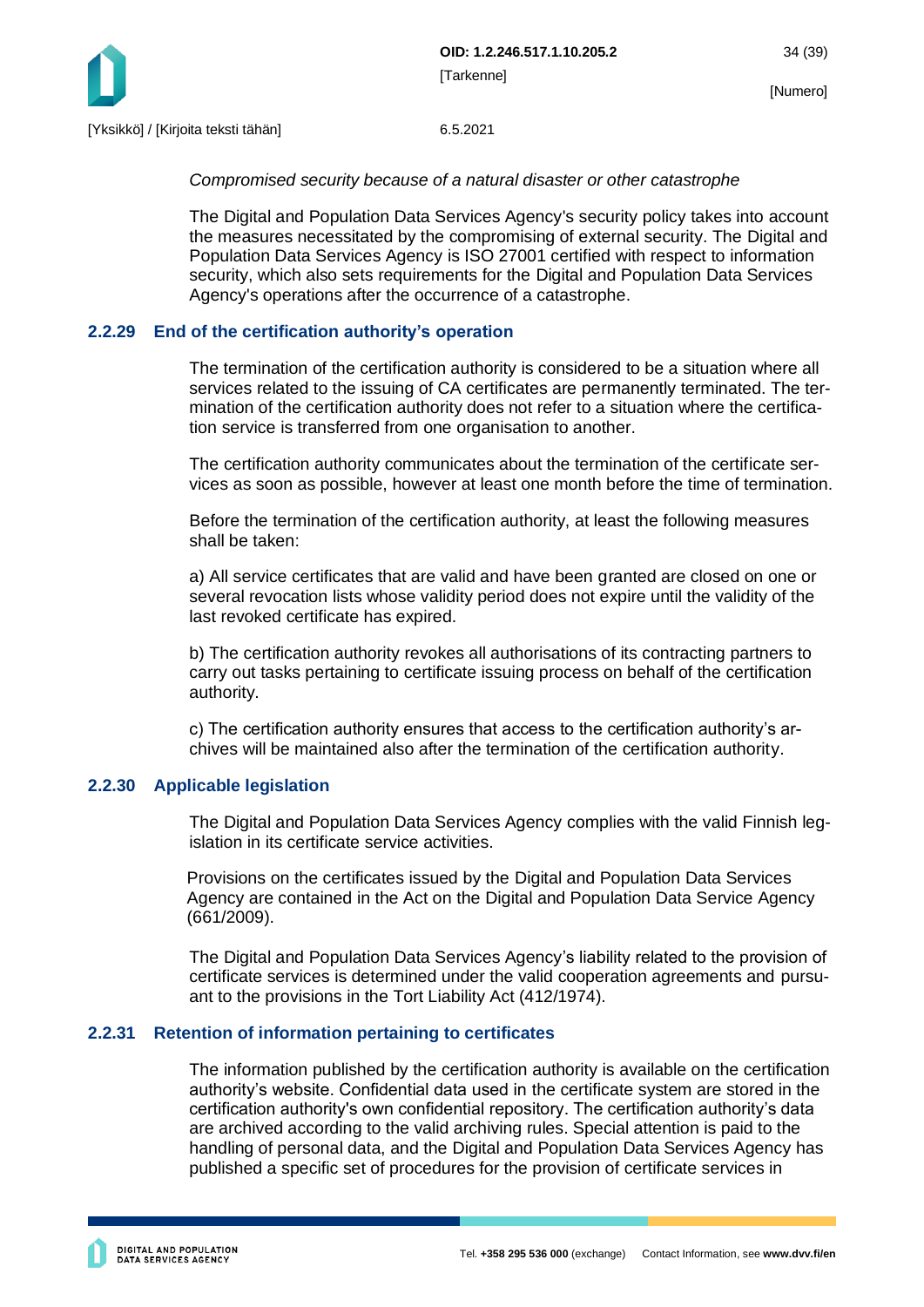



accordance with the Personal Data Act. The certification authority has also prepared a description of file for each component of the certificate system compliant with the Personal Data Act with respect to the processing of personal data.

The provisions of the archive act (arkistolaki, 831/1994) are applied as the general act on archiving. The right to obtain information is determined according to the Act on the Openness of Government Activities (621/1999). With respect to the archiving of certificates, the provisions pertaining to archiving in electronic services legislation are also applied. Certificate register data will be kept on file for at least 10 years after certificate expiry. The certification authority archives the following information:

a) The application form signed by the applicant, and the acknowledgement of receipt of the service certificate and the associated terms and conditions.

b) Issued server certificates, their data contents and additional details related to their life cycle management starting from the time of expiry or revocation of the certificate.

c) Events related to the creation or renewal of the certification authority's private key

d) Server certificate revocation requests

d) Revocation lists saved to the public directory and other information related to server certificate revocation

f) Current and previous versions of the certificate policy and the corresponding certification practice statements

g) User actions by the administrators and users of the certificate system who are registered users of the certificate system are recorded in log files

h) Audit reports and records, including information security audits and system audits.

The archive data are stored in accordance with regulations pertaining to the qualified certification authority in question.

#### *Protection of archives*

The certification authority stores the archived documents related to server certificate application, the applicant's identification and server certificate delivery in appropriate facilities.

Archived data are stored on high-security premises with access control.

#### *Backup methods for archived data*

Backup copies are stored in a place physically separate from the original data.

#### *Acquisition and backup methods for archived data*

If a certification authority's service is interrupted or terminated, the authority shall notify all of its customers that the archive will continue to be available. All archive queries should be sent to the certification authority or some other party designated by the authority before it terminates its service.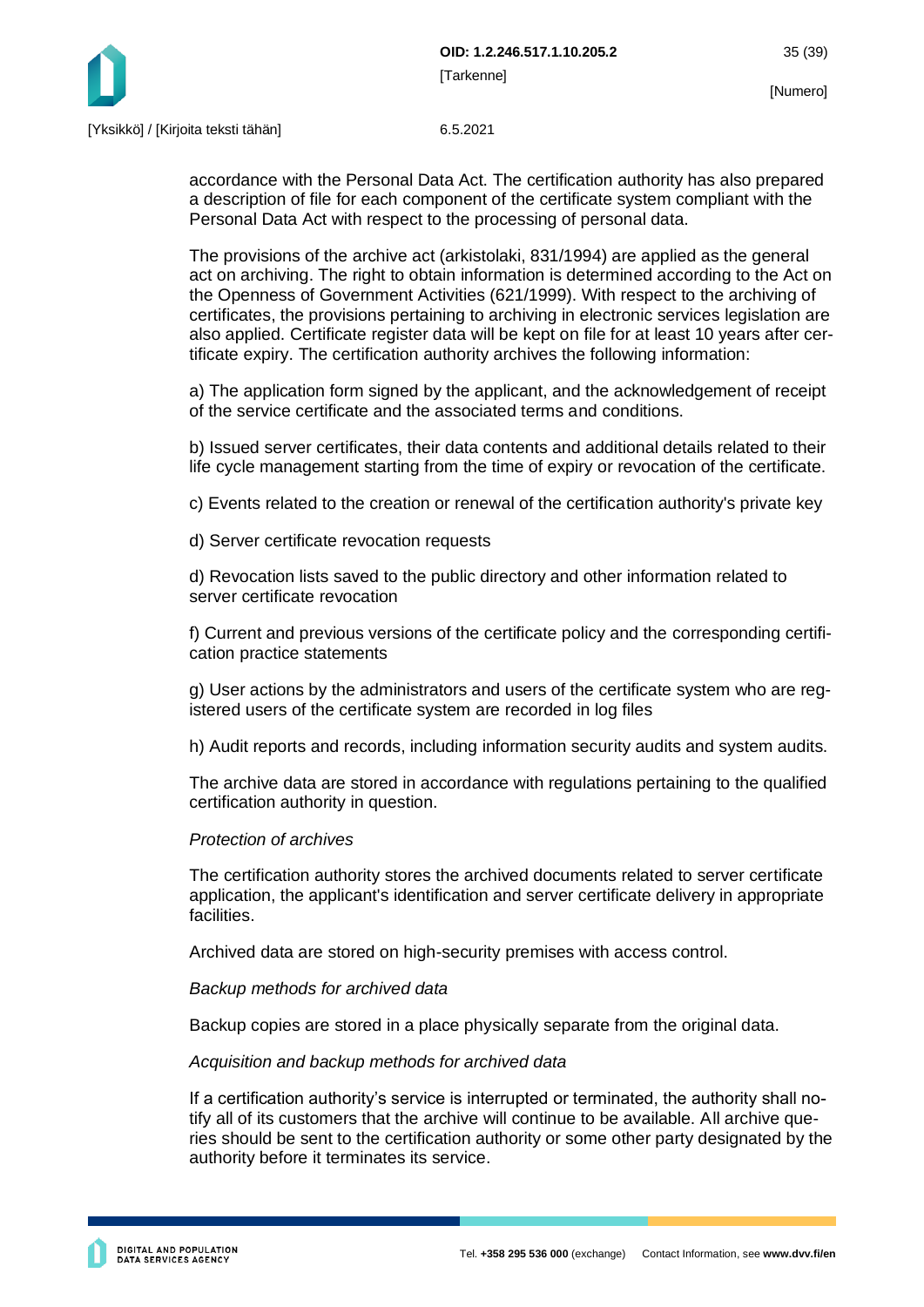

The certification authority ensures the availability and readability of the archives, also in the event that the certification authority's operations are interrupted or terminated.

Archived data will be made available as deemed appropriate from the point of view of the server certificate holder or the relying party.

# <span id="page-36-0"></span>**24. Organisation requirements**

The Digital and Population Data Services Agency is a public authority which administers a personal data file and, under the Act on the Digital and Population Data Service Agency (661/2009), is responsible for providing certified electronic services in addition to its other tasks.

The Digital and Population Data Services Agency issues certificates on application. The rights and responsibilities of a certificate applicant are specified in the Digital and Population Data Services Agency's certificate application document and the general terms and conditions of use, which comprise a contract concluded with the certificate applicant.

An agreement has been concluded between the Digital and Population Data Services Agency and the Registration Authority as well as other vendors that provide parts of the certificate services, indisputably specifying the rights, liabilities and obligations of both parties.

The certificate services produced by the Digital and Population Data Services Agency are covered by a financial administration system and supervision as has separately been set forth. The Digital and Population Data Services Agency is a government agency under the Ministry of Finance. The financial management of the Digital and Population Data Services Agency is based on the acts and decrees that govern central government finances and regulations issued by the Ministry of Finance and the State Treasury. The National Audit Office is responsible for the DPDSA's financial oversight. In addition, its performance is reviewed from the points of view of effectiveness, economy and productivity.

The Digital and Population Data Services Agency complies with the valid Finnish legislation in its certificate service activities. The Digital and Population Data Services Agency performs its duties carefully, reliably and appropriately. The Digital and Population Data Services Agency keeps publicly available information regarding its certificates and certificate activities, based on which the operation and reliability of the certification authority can be assessed.

The Digital and Population Data Services Agency pays particular attention to the reliability of both its own staff and the technical vendors and registration authorities and to their skills needed for the execution of the tasks. The Digital and Population Data Services Agency has the necessary technical ability and financial resources for appropriately arranging the certificate activities and for covering potential liability for damages. The Digital and Population Data Services Agency's staff are subject to liability for acts in office and work following the internal instructions of the Digital and Population Data Services Agency. Provisions on the position of a public official are laid down in the state officials act (valtion virkamieslaki, 750/1994).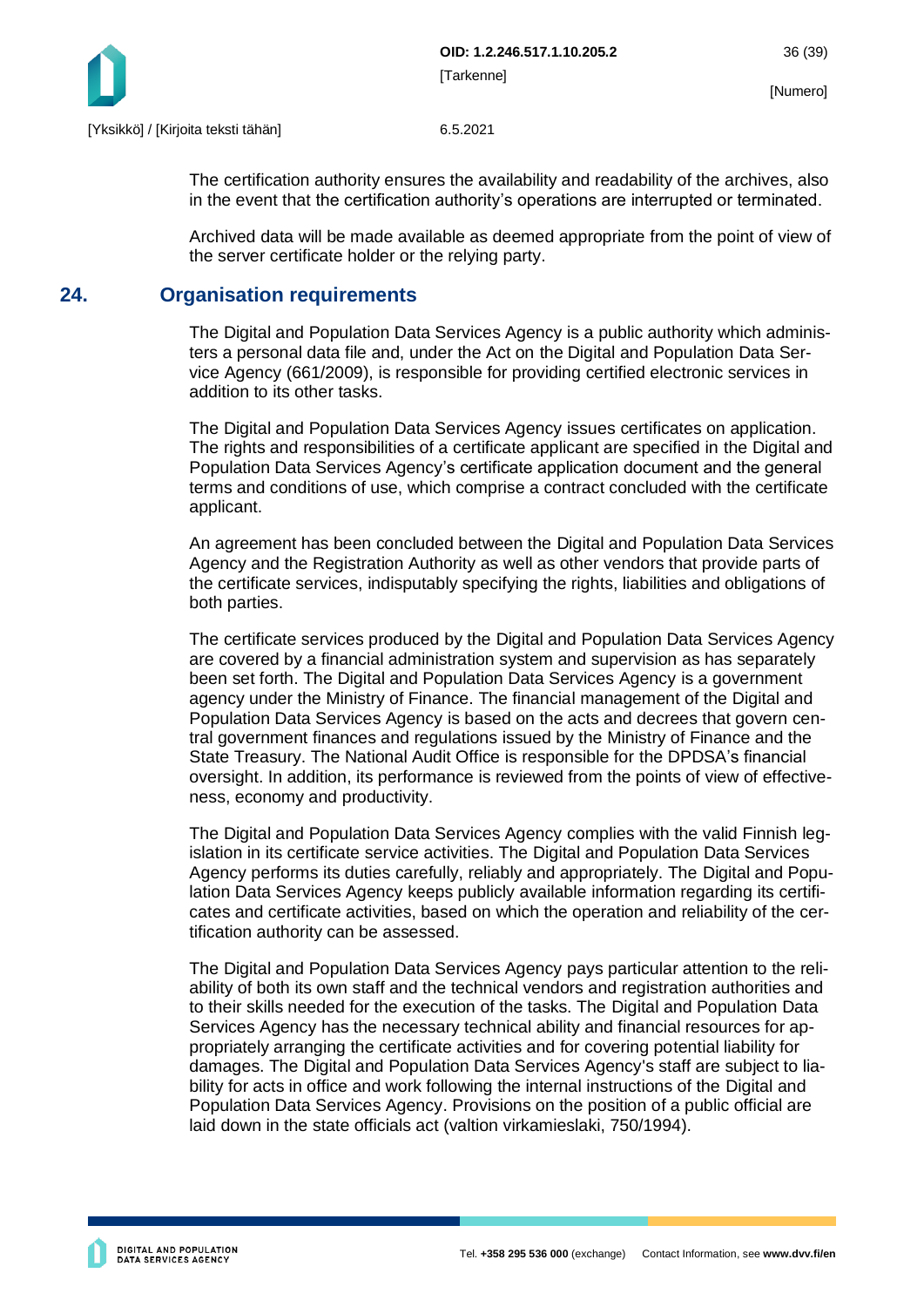

Any disputes shall be settled according to Finnish law. Valid legislation is adhered to in settling appeals and disputes, in administrative supervision and implementation of law.

This certification practice statement was registered by, and the associated copyrights belong to, the Digital and Population Data Services Agency. The Digital and Population Data Services Agency owns all data pertaining to the certificates and documentation as stated in the technical terms of delivery. The Digital and Population Data Services Agency has full ownership and utilisation rights to this certification practice statement. The Digital and Population Data Services Agency is responsible for the administration and updating of this certification practice statement.

# <span id="page-37-0"></span>**25. Framework for the specification of other certificate policy documents**

This section specifies the general framework for other certificate policies of certification authorities issuing certificates. A certification authority can confirm their compliance with this general specification framework as set out in section 8.3. In general, a precondition for compliance is complying with the requirements in sections 6 and 7, excluding the requirements that apply to certification authorities that only issue certificates to the general public.

# <span id="page-37-1"></span>**26. Specification document management**

#### *Modifications to specifications*

The certification authority may change the specifications because of legislative, operative or technical requirements. Changes to the specifications must be recorded in the certificate policy and certification practice statement documents as described below.

#### *Publication and communication*

The certification authority publishes a certificate policy and a certification practice statement, available at the website www.fineid.fi.

The certification authority's public specifications pertaining to the production of certificates can be obtained from the same websites.

The agreements concluded with information technology vendors on the delivery of certificates and production system descriptions and product-related specifications are confidential.

#### *Modification and approval procedure of the certification practice statement*

The Digital and Population Data Services Agency approves the certificate policy and certification practice statement pertaining to service certificates. These documents may be modified according to the Digital and Population Data Services Agency's internal change policy.

Digital and Population Data Services Agency will communicate the changes well in advance of their entry into force on its website.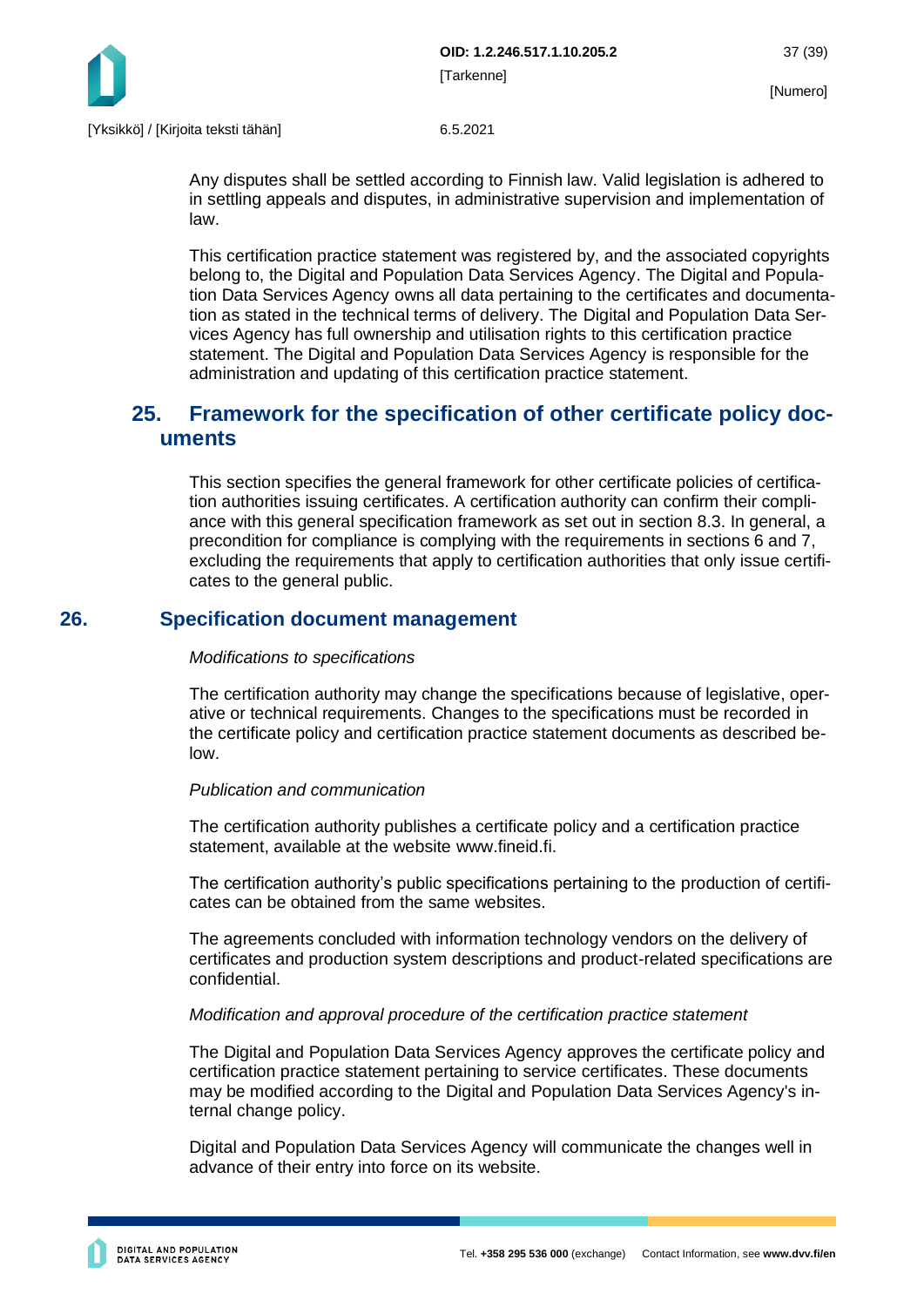

The Digital and Population Data Services Agency maintains version management of the documents and archives all certificate policy and certification practice statement documents. Typographic corrections and changes of contact details may be made with immediate effect.

> 1. All sections of the Certificate Policy and Certification Practice Statement can be modified by informing the stakeholders of the principal upcoming changes 30 days before their entry into force.

> 2. Sections that the Digital and Population Data Services Agency does not deem to have significant effect on certificate holders and relying parties may be modified with communication 14 days before the modifications enter into force.

# <span id="page-38-0"></span>**27. Additional requirements**

In the context of fulfilling the requirements specified in section 7.3.4, the customers and the relying parties shall be informed of how each current policy adds to, or restricts further, the certificate policy requirements as they are specified in this document.

# <span id="page-38-1"></span>**28. Compliance**

The certification authority may only state it works in compliance with this certification practice statement

> a)if the certification authority confirms that they comply with an identified certificate policy and, on request, makes proof of compliance available for the customer and relying parties. The proof may, for example, include an auditor's report that confirms the certification authority's compliance with the requirements of an identified certificate policy. While this may be an auditor internal to the certification authority's organisation, the auditor must not have a hierarchical relationship with the certification authority implementing the operations.

> b)if a qualified and independent party has recently assessed the present state of the certification authority's adherence to the requirements of a uniquely identified certificate policy. Upon request, the assessment results must be made available to the customers and relying parties.